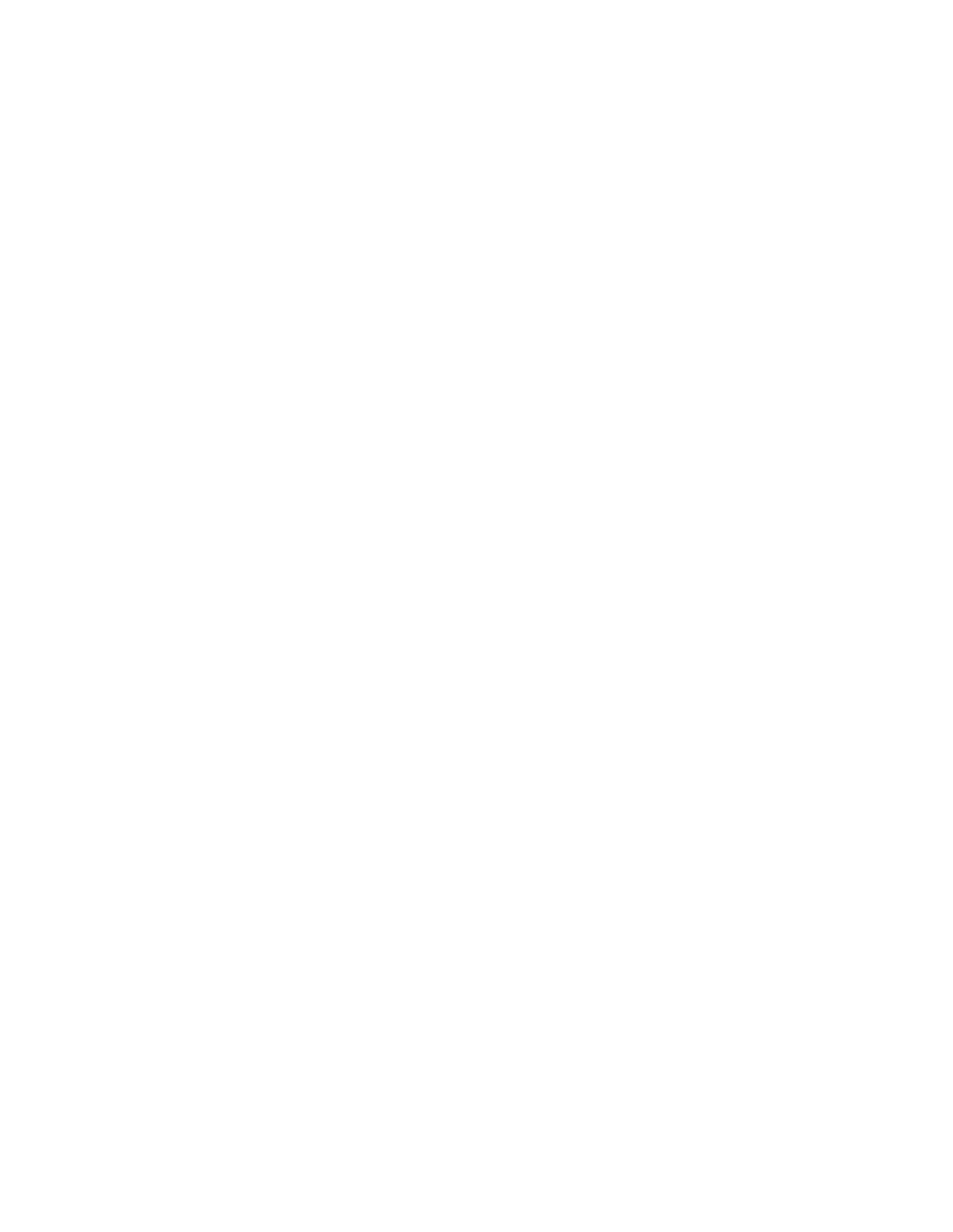# **TABLE OF CONTENTS**

|    | $\overline{\phantom{a}}$                             |                                                                                                                |                                                              |
|----|------------------------------------------------------|----------------------------------------------------------------------------------------------------------------|--------------------------------------------------------------|
|    | 1.1<br>1.2<br>1.3<br>1.4<br>1.5                      | Choice between ministerial examination and local version<br>Examination materials handling and confidentiality | $\overline{1}$<br>1<br>$\overline{2}$<br>$\overline{2}$<br>3 |
| 2. |                                                      |                                                                                                                | 5                                                            |
|    | 2.1<br>2.2<br>2.3<br>2.4<br>2.5<br>2.6<br>2.7<br>2.8 |                                                                                                                | 5<br>5<br>5<br>6<br>$\overline{7}$<br>7<br>8<br>8            |
| 3. |                                                      |                                                                                                                | 10                                                           |
|    | 3.1<br>3.2<br>3.3<br>3.4<br>3.5                      |                                                                                                                | 10<br>10<br>12<br>13<br>13                                   |
| 4. |                                                      |                                                                                                                | 15                                                           |
| 5. |                                                      |                                                                                                                | 16                                                           |
|    |                                                      |                                                                                                                | 18                                                           |
|    | 6.1<br>6.2<br>6.3                                    |                                                                                                                | 18<br>19<br>19                                               |
|    |                                                      |                                                                                                                | 21                                                           |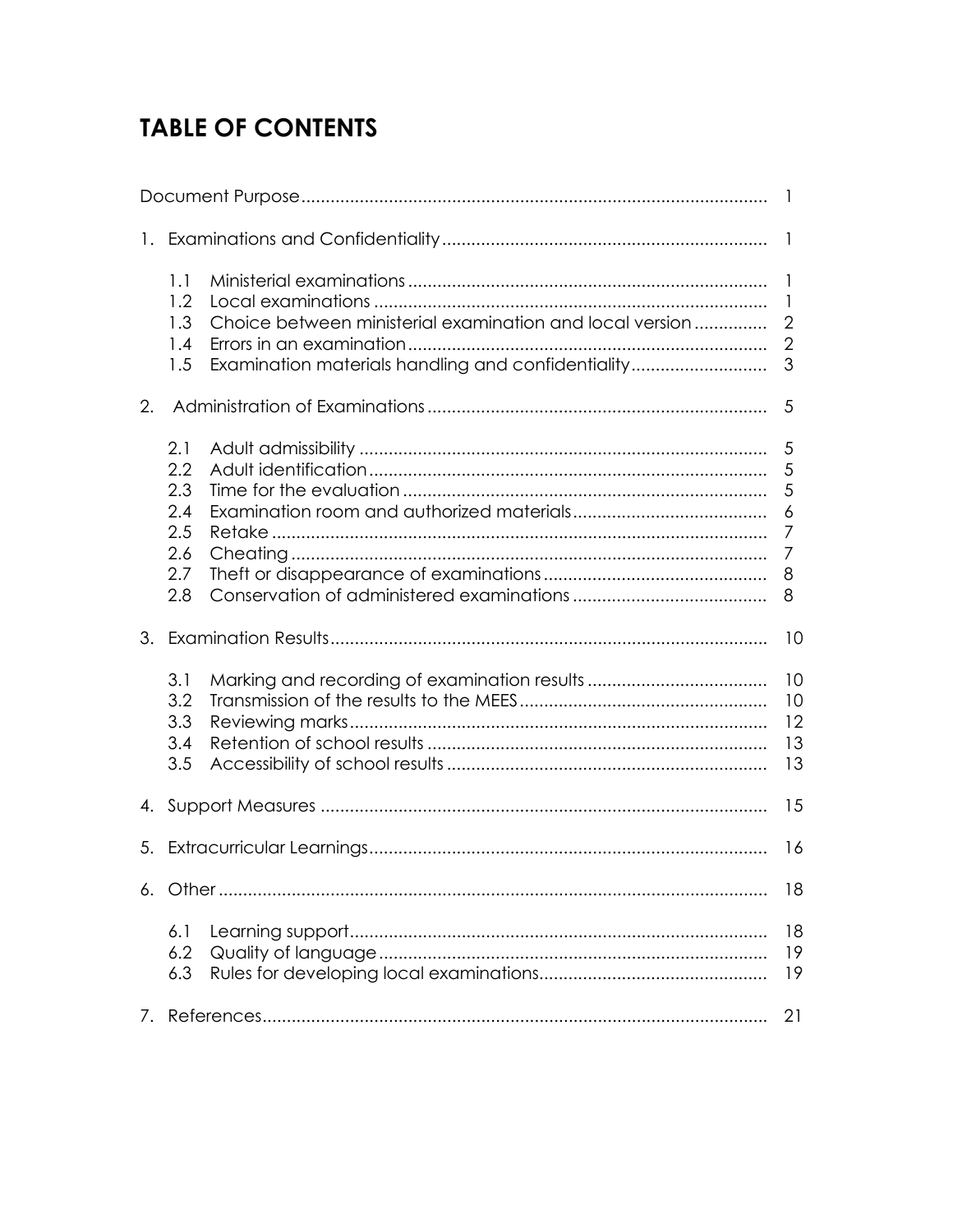Document purpose

This document sets the standards and procedures for evaluation of learning at general adult education at Centre Frère-Moffet and its Pavillons, and at Centre l'Envol, within the Centre de services scolaire du Lac-Témiscamingue, while taking into account legal and regulatory provisions governed by references stated at the end of the document.

# **1. Examinations and confidentiality**

#### 1.1 Ministerial examinations

# **STANDARD:**

Use of the ministerial examinations designed and delivered by The Ministère de l'Éducation et de l'Enseignement supérieur (MEES).

*\**The **ministerial examinations**, or mandatory examinations, are summative in nature. They are aimed at assessing the mandatory subjects for the purpose of certification of studies. Design and distribution of the ministerial examinations fall within the competence of the MEES (*[Administrative Guide 2015 –](http://www.education.gouv.qc.ca/fileadmin/site_web/documents/dpse/sanction/Guide-sanction-2015_ang.pdf)  Certification [of Studies and Management of Ministerial Examination,](http://www.education.gouv.qc.ca/fileadmin/site_web/documents/dpse/sanction/Guide-sanction-2015_ang.pdf) Chapter 4 p. 70).*

# **PROCEDURE:**

The examinations distributed by the MEES must be used integrally. *Please refer to the [Administrative Guide 2015 – Certification of Studies and Management](http://www.education.gouv.qc.ca/fileadmin/site_web/documents/dpse/sanction/Guide-sanction-2015_ang.pdf)  [of Ministerial Examination,](http://www.education.gouv.qc.ca/fileadmin/site_web/documents/dpse/sanction/Guide-sanction-2015_ang.pdf) Appendix 1, Chapter 4, p. 87.* 

The administration of ministerial examinations to adults should follow the rules described in section 2 of this document, according to schedules that may vary depending on the candidates' learning profile and attendance status.

# 1.2 Local examinations

# **STANDARD:**

Institution examinations distributed by BIM or developed by our institution must be used.

*Local examinations* are summative examinations. They are aimed at evaluating learning. They are developed by educational institutions (*[Administrative Guide 2015 – Certification of Studies and Management of](http://www.education.gouv.qc.ca/fileadmin/site_web/documents/dpse/sanction/Guide-sanction-2015_ang.pdf)  [Ministerial Examination,](http://www.education.gouv.qc.ca/fileadmin/site_web/documents/dpse/sanction/Guide-sanction-2015_ang.pdf) Chapter 4, p. 70).*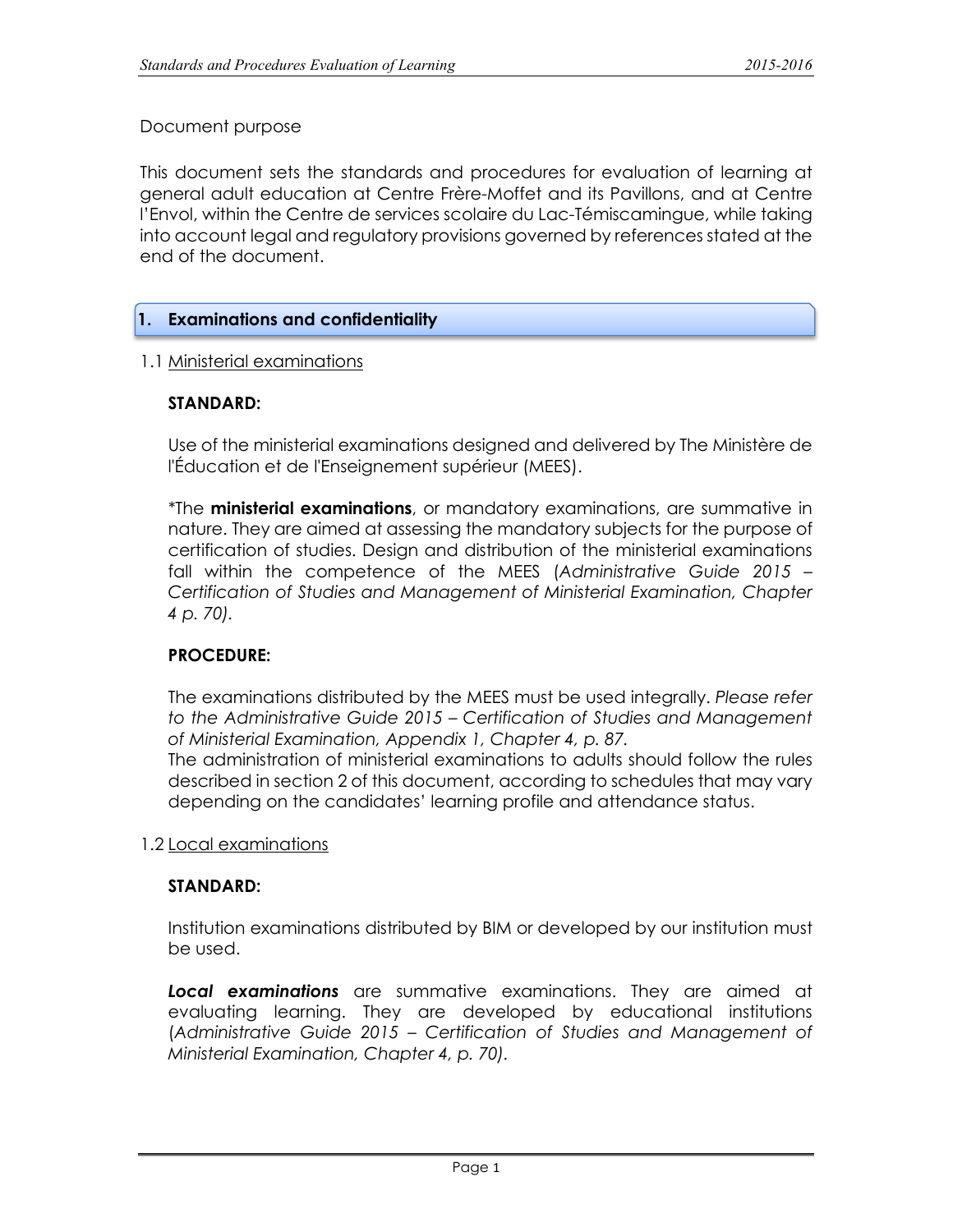Examinations distributed by BIM or developed by our institution for all programs of study other than the ministerial examinations must be used appropriately. Administering the local examinations to adults according to the rules described in section 2, with examination schedules that may vary depending on the candidates' learning profile and attendance status.

# 1.3 Choice between ministerial examination and the local version

# **STANDARD:**

If an examination offers many versions, the exam supervisor randomly selects the version to use when there is only one student in the program of study. When many students attend the same program of study, the exam supervisor ensures that every student receives a different version.

# **PROCEDURE:**

The first time the examination is administered, the exam supervisor randomly picks a version. In the case that an examination is retaken by a student, the exam supervisor uses a version that is not the same as the ones already used, as noted by the teacher on the examination request form. The teacher is responsible for compiling the versions used by the student and providing the exam supervisor with this information.

The exam supervisor is responsible for distributing a different version when there is more than one student at the same time for the evaluation of the same program of study.

# 1.4 Errors in an examination

# **STANDARD:**

When errors of either low or high importance are noted, they must be reported for ministerial as well as local examinations, as follows.

# **PROCEDURE:**

For ministerial examinations, the errors must be reported directly to the certification authority who, in turn, is responsible for informing the MEES about the errors. For BIM examinations, please complete the feedback form available on the BIM website.

For local examinations (developed by the Centre), the errors must be reported directly to the certification authority at the Centre who, in turn, is responsible for informing Centre management about the errors.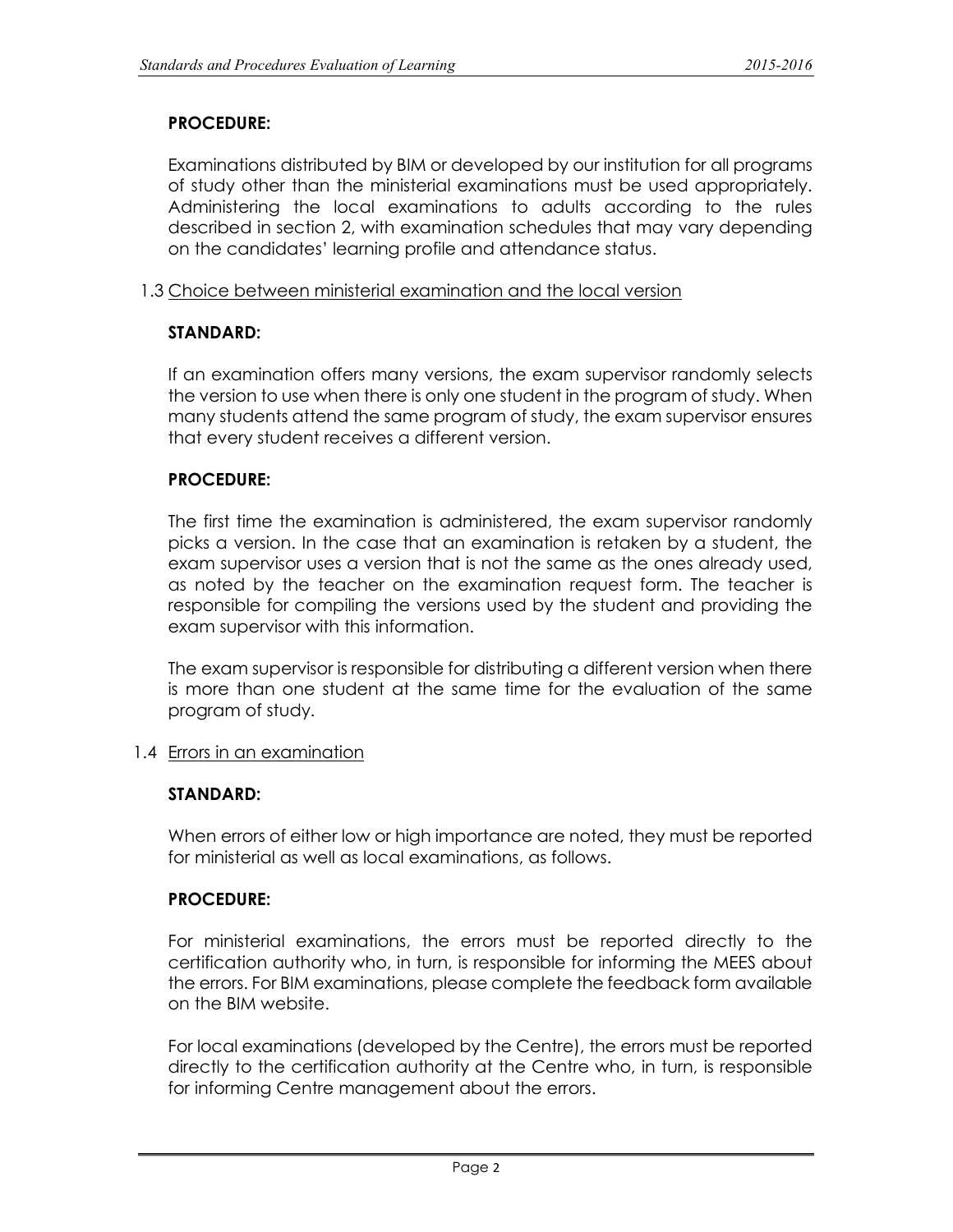# 1.5 Confidentiality and security of examination materials

# **STANDARD:**

The Centre is responsible for reproducing and storing ministerial and local examinations. The person in charge of the certification of studies at the Centre ensures communication with the Direction de la sanction des études within the MEES. They must also safeguard the confidentiality of ministerial examinations and ensure the application of rules for administering the examinations (*[Administrative Guide 2015 – Certification of Studies and Management of](http://www.education.gouv.qc.ca/fileadmin/site_web/documents/dpse/sanction/Guide-sanction-2015_ang.pdf)  [Ministerial Examination,](http://www.education.gouv.qc.ca/fileadmin/site_web/documents/dpse/sanction/Guide-sanction-2015_ang.pdf) Chapter 4, p. 73).*

The MEES sends all information related to the ministerial examinations to the individuals in charge of the certification of studies and administration of ministerial examinations at the educational institutions. Only these individuals are authorized to obtain the new examination materials from the Direction de la sanction des études (*[Administrative Guide 2015 – Certification of Studies and](http://www.education.gouv.qc.ca/fileadmin/site_web/documents/dpse/sanction/Guide-sanction-2015_ang.pdf)  [Management of Ministerial Examination,](http://www.education.gouv.qc.ca/fileadmin/site_web/documents/dpse/sanction/Guide-sanction-2015_ang.pdf) Chapter 4, p. 80).*

#### **PROCEDURE:**

#### **Reproduction**

Any reproduction, distribution or use for any purpose other than that intended by the Direction de la sanction des études is prohibited (*[Administrative Guide](http://www.education.gouv.qc.ca/fileadmin/site_web/documents/dpse/sanction/Guide-sanction-2015_ang.pdf)  [2015 – Certification of Studies and Management of Ministerial Examination,](http://www.education.gouv.qc.ca/fileadmin/site_web/documents/dpse/sanction/Guide-sanction-2015_ang.pdf) Chapter 4, p. 80).* The only person authorized in the centre to reproduce exams or answer keys is the exam supervisor responsible for exams. The correction keys are kept in a locked filing cabinet in the teachers' room and the exam supervisor updates them as needed.

#### **Filing**

The examinations must be filed by subject and be kept in a locked filing cabinet at the administration services of Centres and Pavillons.

#### **Consultation of administered examinations**

While examinations may be consulted by teachers, this must be done on site, at the administration of the Centre or the Pavillon.

# **Correction of examinations**

The examinations should not be corrected in the classroom, but in a room agreed upon by the team at the Centre (e.g., teachers' room), except for the evaluation of oral communication as this examination is performed in the classroom. This also applies to the writing (text composition) evaluation in French or in English, because cheating cannot occur as these are original creations. However, teachers can only bring home the text composed by the student, and not the examination template itself with the subject for the writing test.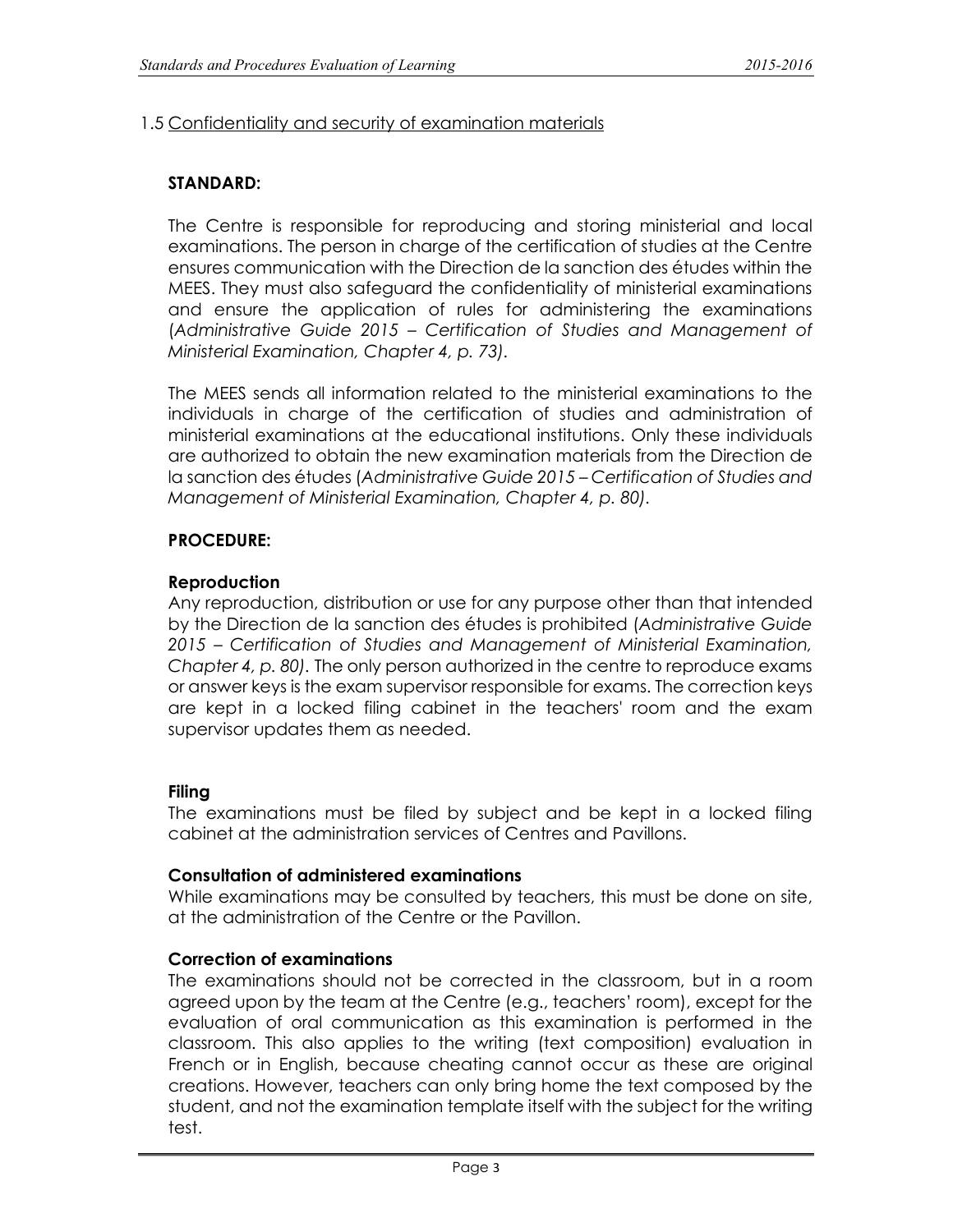# **Transmission of results to students**

After a ministerial examination is administered, all tests and related material (answer sheets, work sheets or evaluation forms) must never be corrected in the presence of students, shown, or given to students, in order to ensure the integrity of the examination. This will maintain confidentiality and fairness of the evaluation in the event that it is used again for a retake as there are a limited number of versions of exams available. The teacher must inform the student of his or her results and transmit the relevant information about the evaluation criteria that explain why the student failed (if applicable), respecting the security of the evaluation (*[Administrative Guide 2015 –](http://www.education.gouv.qc.ca/fileadmin/site_web/documents/dpse/sanction/Guide-sanction-2015_ang.pdf) Certification of Studies [and Management of Ministerial Examination,](http://www.education.gouv.qc.ca/fileadmin/site_web/documents/dpse/sanction/Guide-sanction-2015_ang.pdf) Chapter 4, p. 85).*

# **Discussion with the student about exams to be retaken**

When a teacher administers an exam to be retaken following a failure of it by a student, they must never have in hand a copy of the examination. Under no circumstances can a teacher focus their explanations or exercises on what was included in a previous exam.

# **Transportation of examinations**

When exams are transported between Centres and Pavillons, they must be placed in sealed envelopes. The staff member transporting the exam must take them to the Secretary of the Centre or the Pavillon on the same day. The exam supervisor must place the exams administered to the students in the respective teacher's locked filing cabinet in the teachers' room at Centre Frère-Moffet. At the Pavillons, the examinations must be placed in the locked filing cabinet at the Pavillon's Administration area. For l'Envol, the appropriate filing cabinet is located in the staff room.

*For external Distance Education, the exams are transferred by secure email (FAD-CSLT) or by secure epost.*

# **Use of ministerial examinations**

Ministerial examinations should never be used to support learning or as a classroom exercise or a pretest (*[Administrative Guide 2015 –](http://www.education.gouv.qc.ca/fileadmin/site_web/documents/dpse/sanction/Guide-sanction-2015_ang.pdf) Certification of [Studies and Management of Ministerial Examination,](http://www.education.gouv.qc.ca/fileadmin/site_web/documents/dpse/sanction/Guide-sanction-2015_ang.pdf) Chapter 4, p. 81).*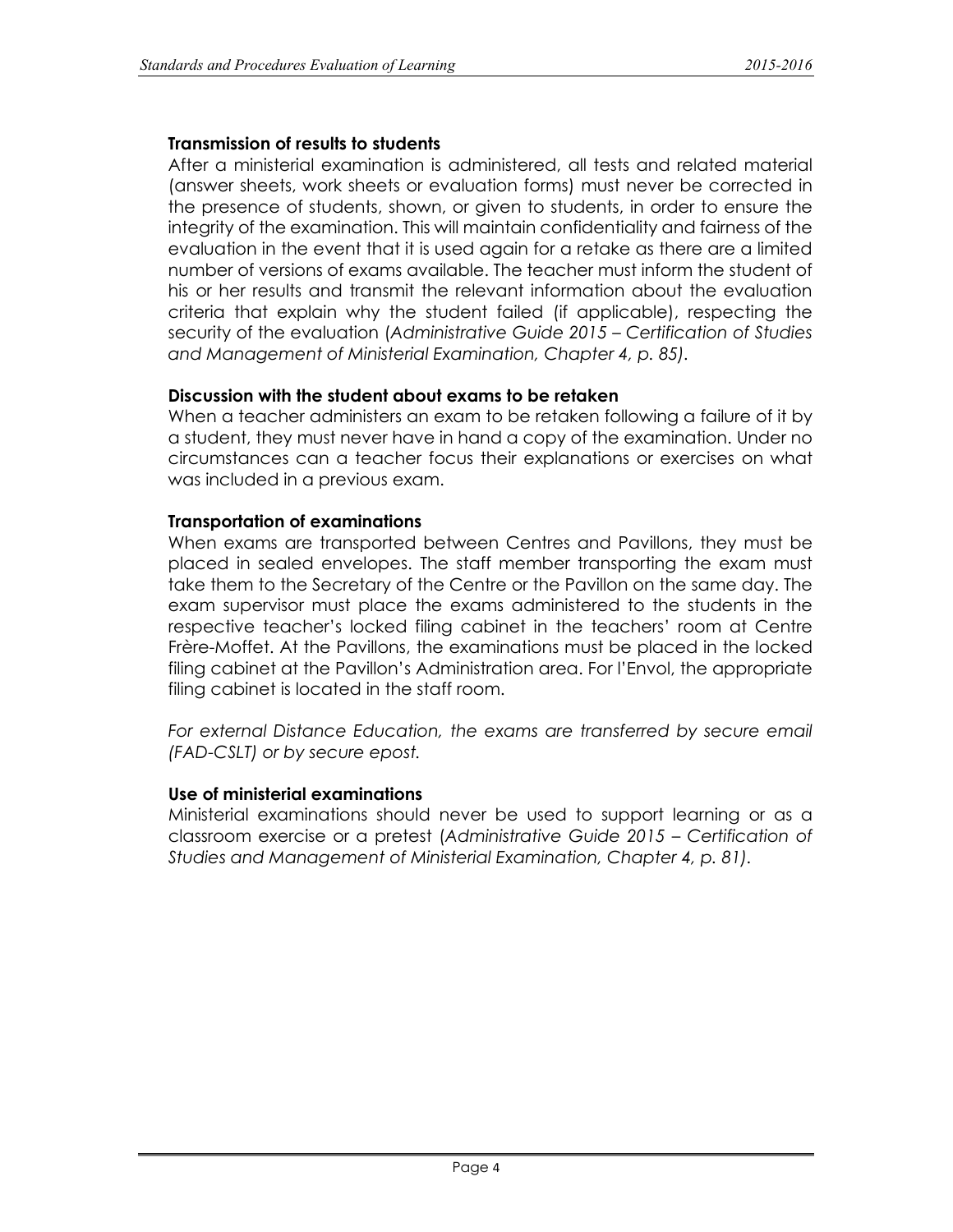# **2 Administration of examinations**

# 2.1 Adult admissibility

# **STANDARD:**

Evaluation of learning for certification purposes must take place when the student has completed their course. When a student shows that they are adequately prepared, they can be admitted for the course evaluation or for the examination developed for the purpose of certifying learning. For those who have not completed the course, they must meet the requirements set by the educational institution (*[Administrative Guide 2015 – Certification of Studies](http://www.education.gouv.qc.ca/fileadmin/site_web/documents/dpse/sanction/Guide-sanction-2015_ang.pdf)  [and Management of Ministerial Examination,](http://www.education.gouv.qc.ca/fileadmin/site_web/documents/dpse/sanction/Guide-sanction-2015_ang.pdf) Chapter 4, p. 79, and Régime pédagogique de la FGA, article 28, page 28.1).*

#### **PROCEDURE:**

The teacher informs students in the Adult Sector of the evaluation procedure and criteria at the beginning of each course. They then authorize the evaluation process if they consider the adult to have mastered the required knowledge and competencies (*Règle de fonctionnement et de ses pratiques au Centre Frère-Moffet et ses pavillons, responsabilités de l'enseignant, page 3.)* Specifically, the teacher must ensure that all components of the knowledge have been covered and mastered by the student before authorizing any exam request.

#### **In-Class learning & Internal/External Distance Education**

The teacher authorizes the evaluation and completes the exam request form, giving it to the exam supervisor a week prior to the date set for the exam (at the latest).

# **External Distance Education**

The exam supervisor transfers the exam request to the appropriate educational institution either by secure email (FAD-CSLT) or by secure epost, according to the terms and conditions of that establishment. The return of the completed exam is also done by these two methods of transmission. Upon receipt of the completed exam, the exam supervisor prints it and ensures the overall clarity of the document. They then delete the secure email or the secure epost from the computer*.*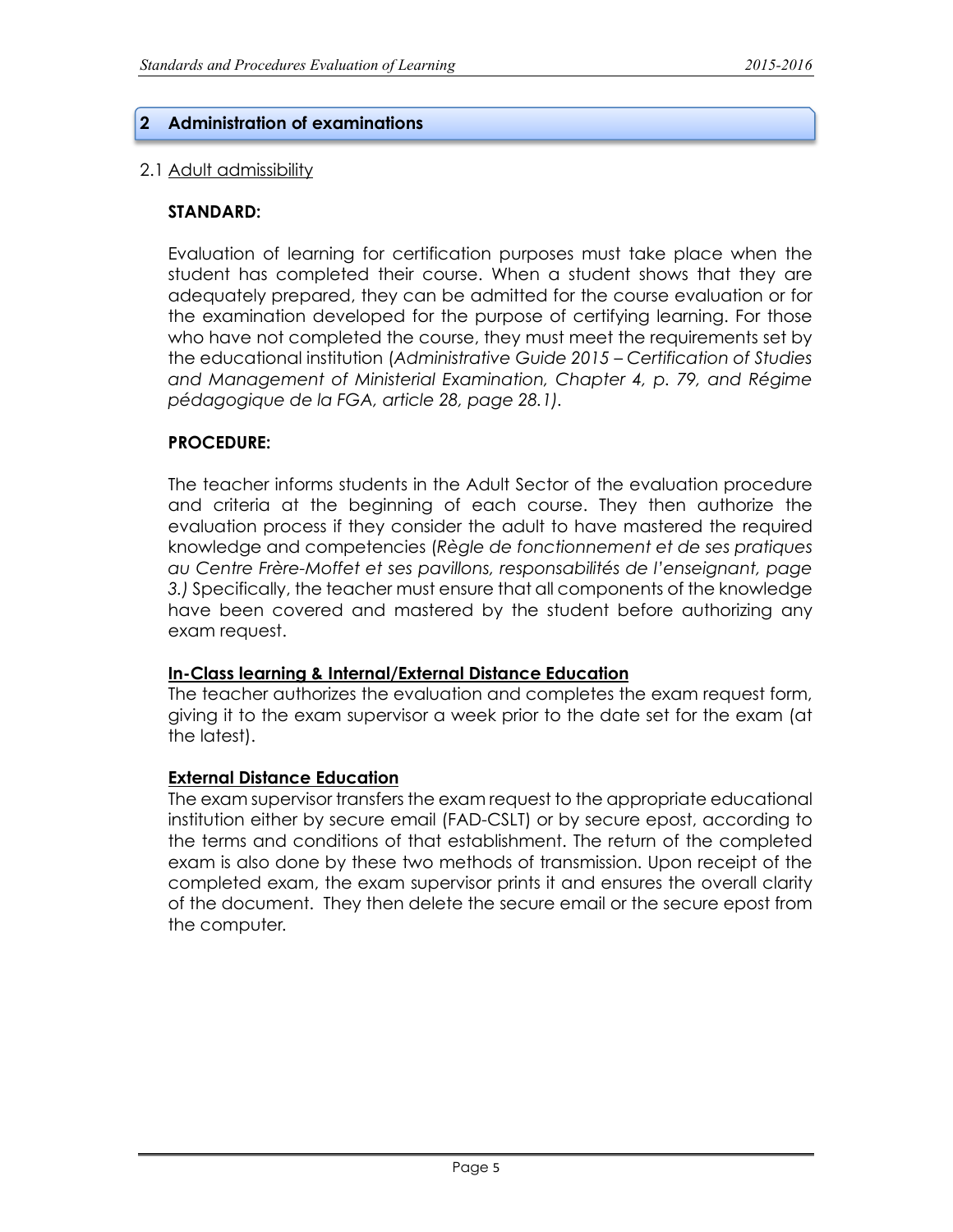# 2.2 Adult identification

# **STANDARD:**

The exam supervisor has a right to confirm the identity of a student before beginning the evaluation process.

#### **PROCEDURE:**

The exam supervisor may ask to see a photo identification card for each student attending an evaluation.

#### 2.3 Time of evaluation

#### **STANDARD:**

An evaluation can take place at any time during the school year according to the calendar established early in the year or as per a scheduled agreement in the case of a student with special needs.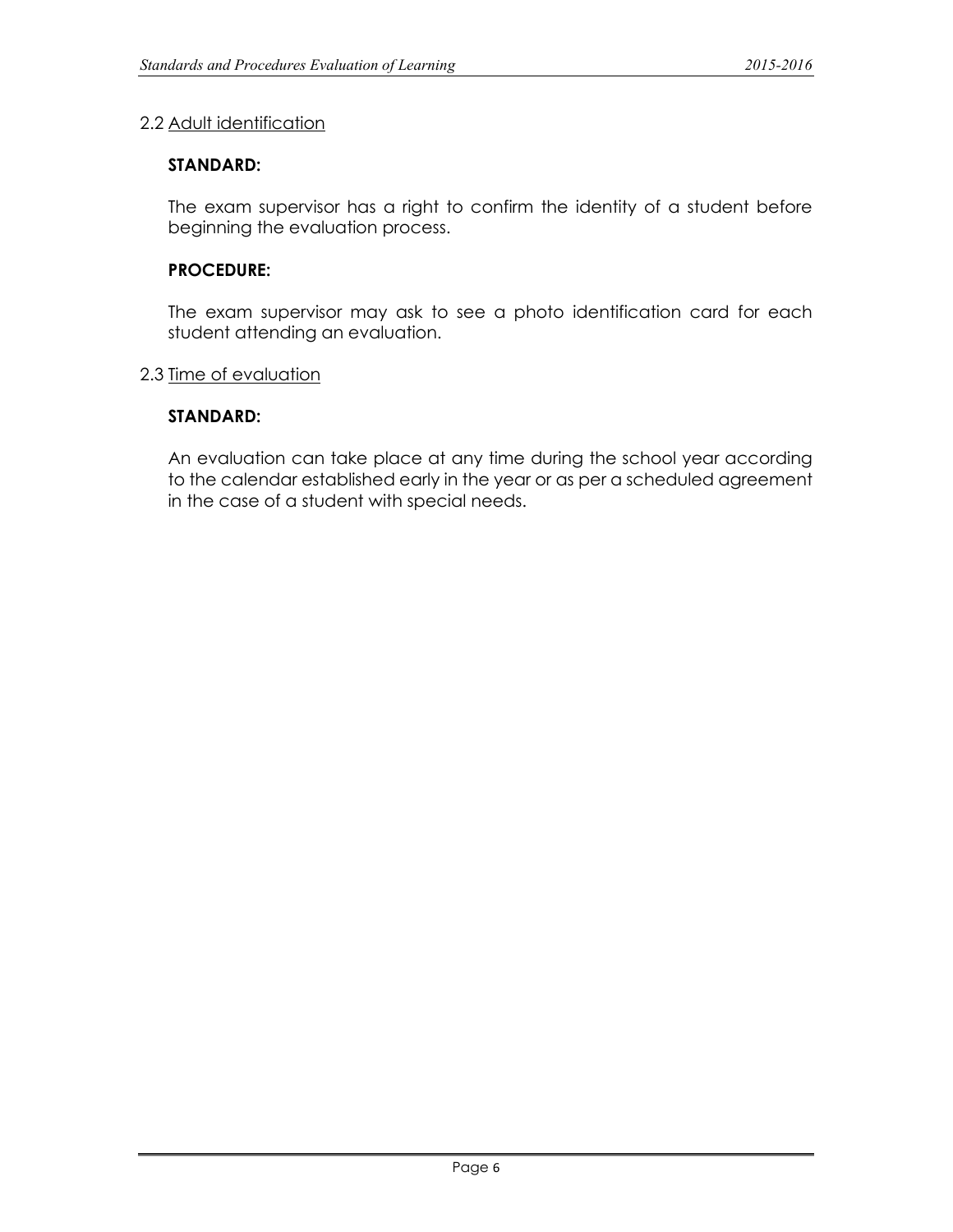The student must show the date and time entered on the examination request form that was completed by the teacher.

# 2.4 Examination room and authorized materials

# **STANDARD:**

Only students who are registered and have their exam request completed by their teacher can be accepted in the room. Only the materials specified in the examination administration guide, in the Definitions of the Evaluation Domain for adult general education or in the instructions accompanying the examinations, are authorized for use with ministerial examinations.

Calculators with or without a graphic display that are designed primarily to perform mathematical calculations may be used during ministerial examinations. However, calculators with a computer algebra system (CAS) are not permitted because students can use them to factor algebraic expressions. These types of calculators are permitted only if the CAS is disabled for the examination.

Computers, tablet PCs, electronic organizers and calculators with an alphanumeric keyboard (QWERTY or AZERTY) are prohibited. User guides, memory expansion features or any other calculator accessories or peripherals are also not allowed during the examination. Thus, memory expansion chips or cards and data or program libraries are strictly forbidden. Communication between calculators is also not permitted during the examination (*[Administrative Guide 2015 – Certification of Studies and Management of](http://www.education.gouv.qc.ca/fileadmin/site_web/documents/dpse/sanction/Guide-sanction-2015_ang.pdf)  [Ministerial Examination,](http://www.education.gouv.qc.ca/fileadmin/site_web/documents/dpse/sanction/Guide-sanction-2015_ang.pdf) Chapter 4, p. 83).*

Allophone adults enrolled in francization services may use a general bilingual dictionary when taking examinations for courses in French as a Second Language (LAN series). This authorization applies for the first two years of their studies in these adult-sector courses (*[Administrative Guide 2015 – Certification](http://www.education.gouv.qc.ca/fileadmin/site_web/documents/dpse/sanction/Guide-sanction-2015_ang.pdf)  [of Studies and Management of Ministerial Examination,](http://www.education.gouv.qc.ca/fileadmin/site_web/documents/dpse/sanction/Guide-sanction-2015_ang.pdf) Chapter 4, p. 84).*

# **PROCEDURE:**

The exam supervisor ensures that every student participating in an evaluation is currently part of the set schedule.

The exam supervisor distributes the examination to the student, along with reference documentation and note paper allowed according to the rules described in the evaluation administration guide.

The exam supervisor ensures that students do not have access to a cell phone, iPod, MP3 or any other electronic device prohibited in an evaluation situation.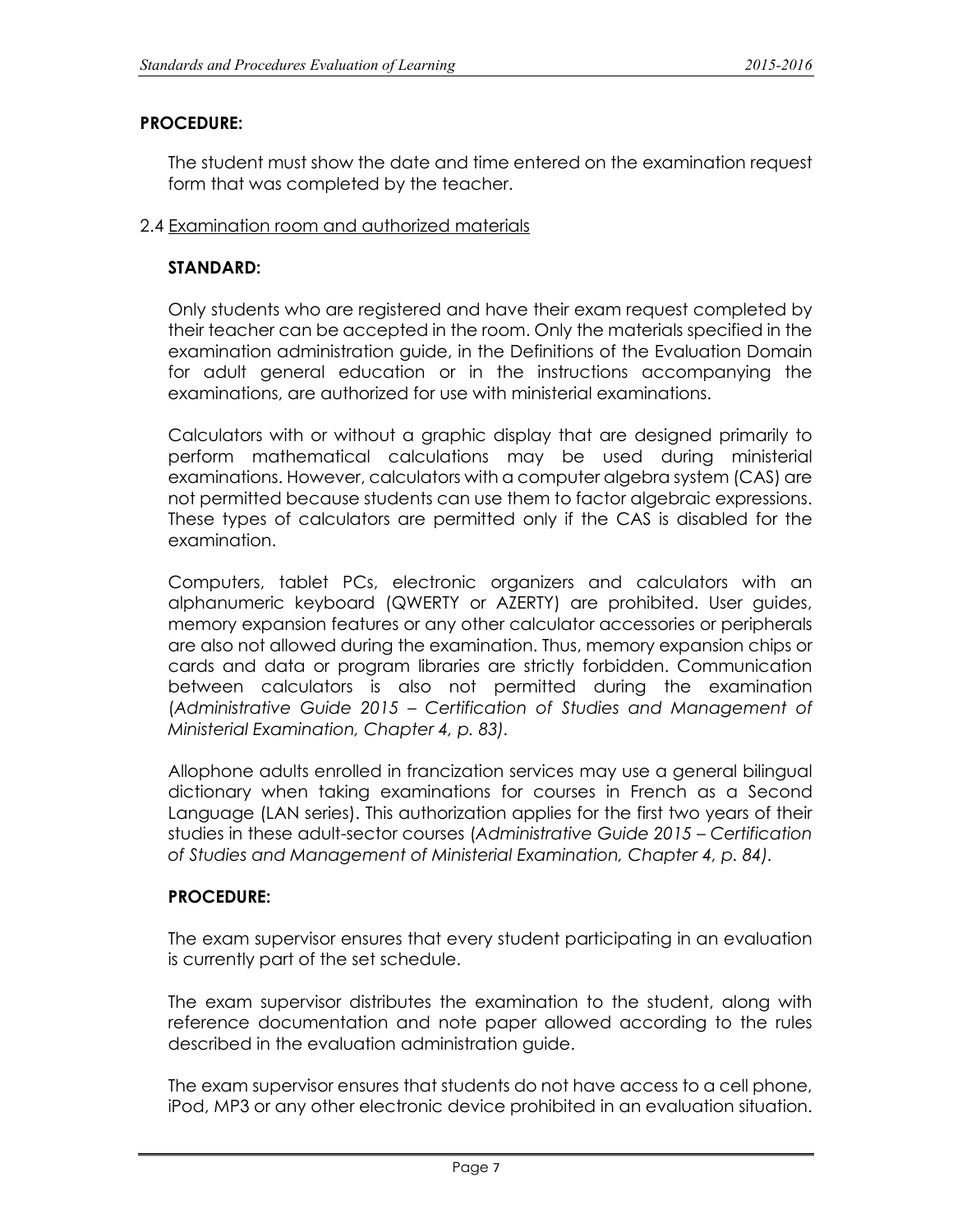The exam supervisor ensures that students return all the materials received, including the note paper, before leaving the examination room.

The exam supervisor manages the time allowed for each student during the evaluation.

# 2.5 Retake

# **STANDARD:**

Any student who fails an examination or who wants to improve their mark may retake the examination (*[Administrative Guide 2015 – Certification of Studies](http://www.education.gouv.qc.ca/fileadmin/site_web/documents/dpse/sanction/Guide-sanction-2015_ang.pdf)  [and Management of Ministerial Examination,](http://www.education.gouv.qc.ca/fileadmin/site_web/documents/dpse/sanction/Guide-sanction-2015_ang.pdf) Chapter 4, p. 79).*

When the Definition of the Evaluation Domain establishes compulsory minimum requirements for each distinct part of the examination, the student who failed any of these parts must redo the part that they failed (*[Administrative Guide](http://www.education.gouv.qc.ca/fileadmin/site_web/documents/dpse/sanction/Guide-sanction-2015_ang.pdf)  [2015 – Certification of Studies and Management of Ministerial Examination,](http://www.education.gouv.qc.ca/fileadmin/site_web/documents/dpse/sanction/Guide-sanction-2015_ang.pdf) Chapter 4, p. 79).*

# **PROCEDURE:**

Students from the Adult Sector who failed an examination or not satisfied with their initial exam mark may ask the teacher for a retake. A two-week period is required for an examination retake and it must be authorized by the teacher. After two examination retakes, the teacher informs the team at the Centre of the circumstances surrounding the failure. After an assessment of the situation is made by the team, recommendations are made.

In the situation where a student requests permission to write a second exam in order to increase his/her grade, a fee of 10\$ applies.

The higher result will be retained.

The teacher ensures that the student has demonstrated the appropriate level of preparedness or that they have retaken the course before authorizing an examination retake.

# 2.6 Cheating

# **STANDARD:**

Adults declared to have cheated by the Centre's administration will receive 0% on the examination (*[Administrative Guide 2015 – Certification of Studies](http://www.education.gouv.qc.ca/fileadmin/site_web/documents/dpse/sanction/Guide-sanction-2015_ang.pdf)  [and Management of Ministerial Examination,](http://www.education.gouv.qc.ca/fileadmin/site_web/documents/dpse/sanction/Guide-sanction-2015_ang.pdf) Chapter 7, p. 158).*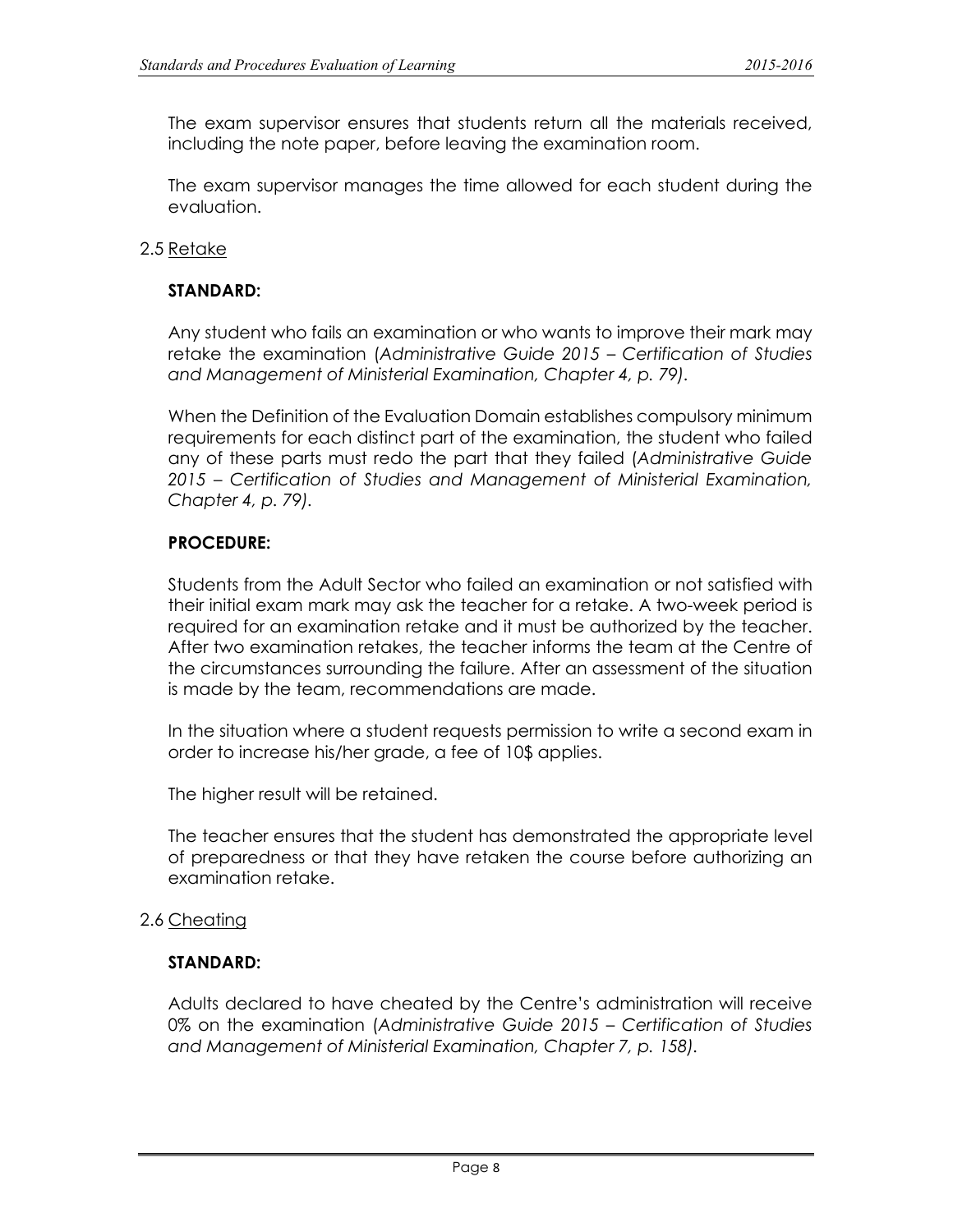The exam supervisor is responsible for informing the person in charge of the certification of studies of a cheating situation. The exam supervisor writes a detailed report to describe the situation and forwards it to the person in charge of managing these situations.

# 2.7 Theft or disappearance of examinations

# **STANDARD:**

When a theft of ministerial examinations or breach of confidentiality is brought to the attention of a staff member of the Centre, use of this ministerial examination for the purposes of evaluation of learning must stop immediately (*[Administrative Guide 2015 – Certification of Studies and Management of](http://www.education.gouv.qc.ca/fileadmin/site_web/documents/dpse/sanction/Guide-sanction-2015_ang.pdf)  [Ministerial Examination,](http://www.education.gouv.qc.ca/fileadmin/site_web/documents/dpse/sanction/Guide-sanction-2015_ang.pdf) Chapter 4, p. 81).*

# **PROCEDURE:**

A staff member of the Centre who determines that there was a theft of ministerial examinations or breach of confidentiality must promptly notify the person in charge of the certification of studies at the Centre.

This person then informs the Direction de la sanction des études within the MEES. After discussion with the Direction de la sanction des études, a decision is made on the immediate course of action. A written report is sent to the Direction de la sanction des études, describing the causes and circumstances around the theft of ministerial examinations.

# 2.8 Conservation of administered examinations

# **STANDARD:**

Educational institutions must store in a safe place, and for a period of at least one year, the documents that have been used in administering examinations (i.e., tests, answer sheets). During this period, the MEES may ask to see all the copies of these documents (*[Administrative Guide 2015 – Certification of](http://www.education.gouv.qc.ca/fileadmin/site_web/documents/dpse/sanction/Guide-sanction-2015_ang.pdf)  [Studies and Management of Ministerial Examination,](http://www.education.gouv.qc.ca/fileadmin/site_web/documents/dpse/sanction/Guide-sanction-2015_ang.pdf) Chapter 4, p. 84).*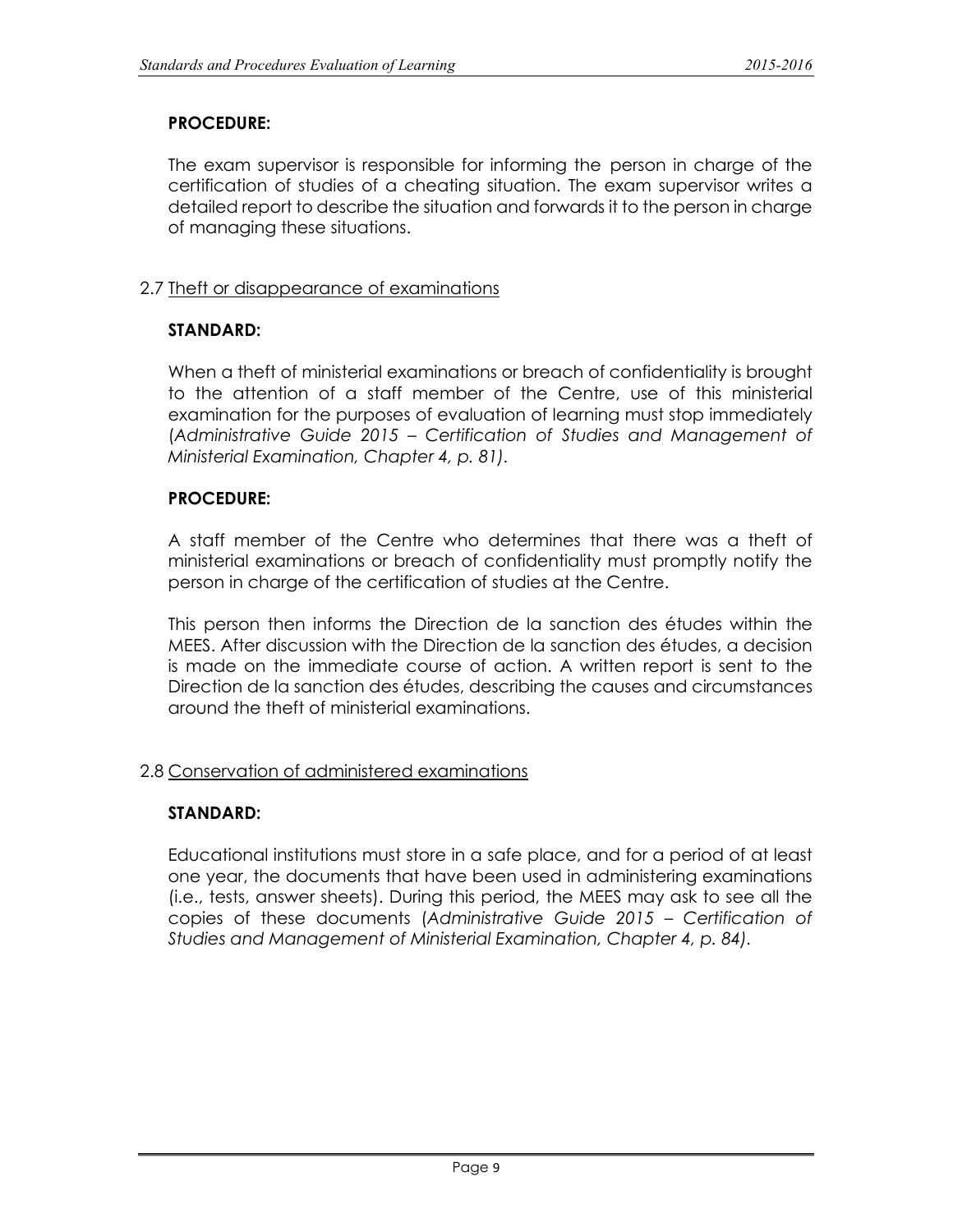After correcting an examination, the teacher retains it in a locked filing cabinet at the administration area or in the staff room. All of the documentation related to the certification of studies must be forwarded to the school's organization technician, before June 30 of the current year (*Procédurier FGA, 5. Sanction des études, page 6).*

The exams are then transferred to the archives department at Centre Frère-Moffet on an annual basis.

All of the examinations used for the purpose of certification of studies will be retained for three years in addition to the current year (*Procédurier FGA, 8.2 Conservation des épreuves ayant servi à la sanction, page 8).*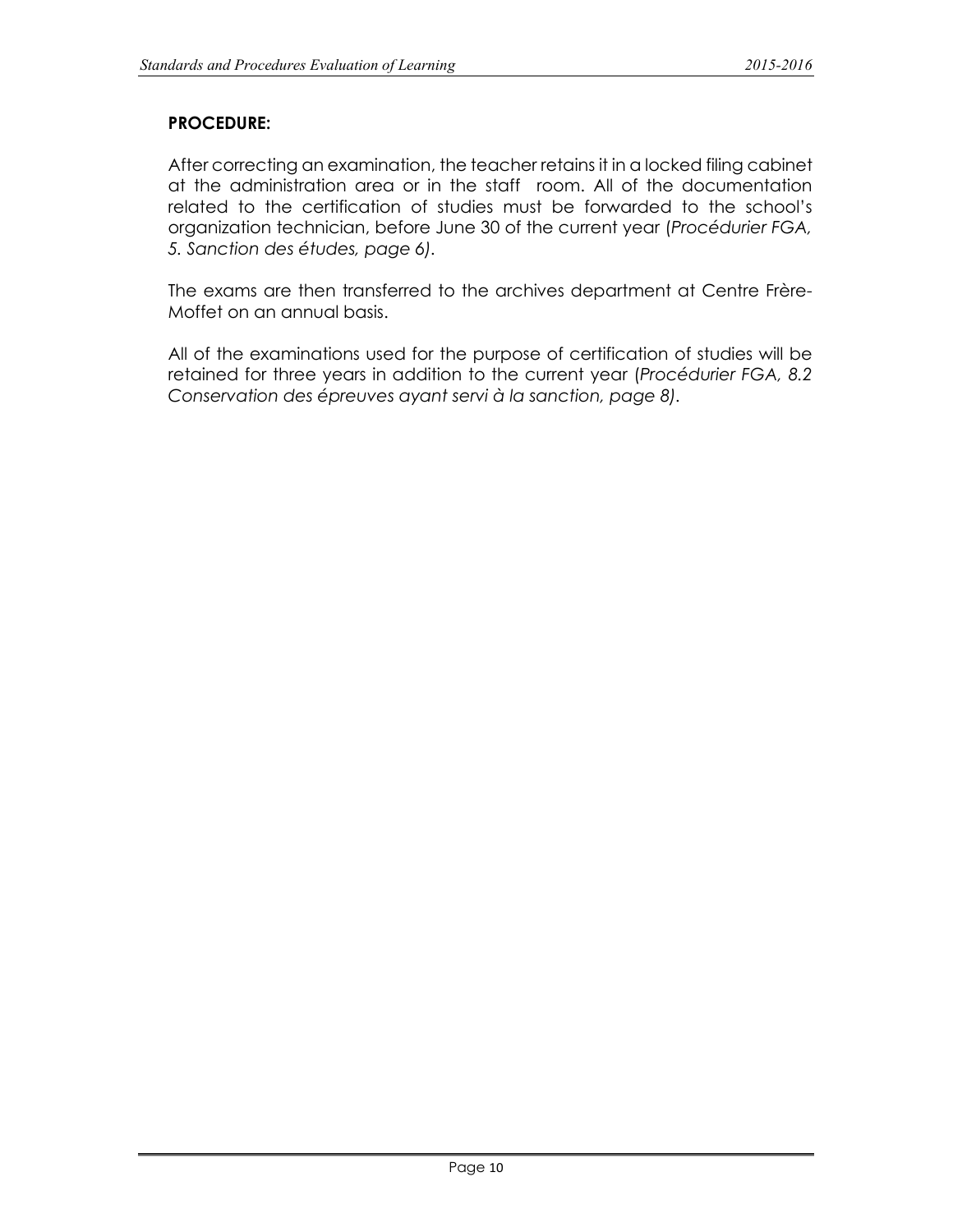#### **3 Examination results**

#### 3.1 Marking and recording of examination results

#### **STANDARD:**

Educational institutions must ensure that examinations are marked in accordance with the rules set for each exam. The correction keys must be used in their entirety, and the observation and marking instructions must be respected (*[Administrative Guide 2015 – Certification of Studies and](http://www.education.gouv.qc.ca/fileadmin/site_web/documents/dpse/sanction/Guide-sanction-2015_ang.pdf)  [Management of Ministerial Examination,](http://www.education.gouv.qc.ca/fileadmin/site_web/documents/dpse/sanction/Guide-sanction-2015_ang.pdf) Chapter 7, p. 157).*

Registration of the results is made for each course, and the passing mark is 60% (Ré*gime pédagogique de la FGA, article 27-29, pages 27.1 and 29).* 

#### **PROCEDURE:**

Examination results are expressed in dichotomous form (Pass/Fail) or as a percentage (rounded mark). Information regarding the form or type of the result associated with each course is provided under the heading "Formats de résultat attendu" (form of results) located in the pedagogical framework of the Charlemagne system (*[Administrative Guide 2015 – Certification of Studies and](http://www.education.gouv.qc.ca/fileadmin/site_web/documents/dpse/sanction/Guide-sanction-2015_ang.pdf)  [Management of Ministerial Examination,](http://www.education.gouv.qc.ca/fileadmin/site_web/documents/dpse/sanction/Guide-sanction-2015_ang.pdf) Chapter 7, p. 157).*

Teachers must enter the exam results using the Tosca.Net program. Results are confirmed by the school's organization technician, and are transferred as quickly as possible to the Jade-Tosca system to allow teachers to enter other results and to update the student's profile (Procédurier FGA, annexe 1, 3. La saisie des résultats, page 14).

The results obtained by Distance Education students are sent within a week to the school's organization technician with the result transmission form provided for that purpose (Procédurier FGA, annexe 2, point 10, page 16).

Examinations with more than one part (ex. English)

Ministry perspective:

- Skills are not meant to be worked on in isolation, they support and complement each other;
- The ministry insists on the fact that an exam that has more than one part should be seen as a whole;
- The student should be ready to take the entire exam, which sometimes consists of more than one part.

(Document évolutif élaboré par Joëlle Mckay-Dubois CSS Marie-Victorin, juin 2021.)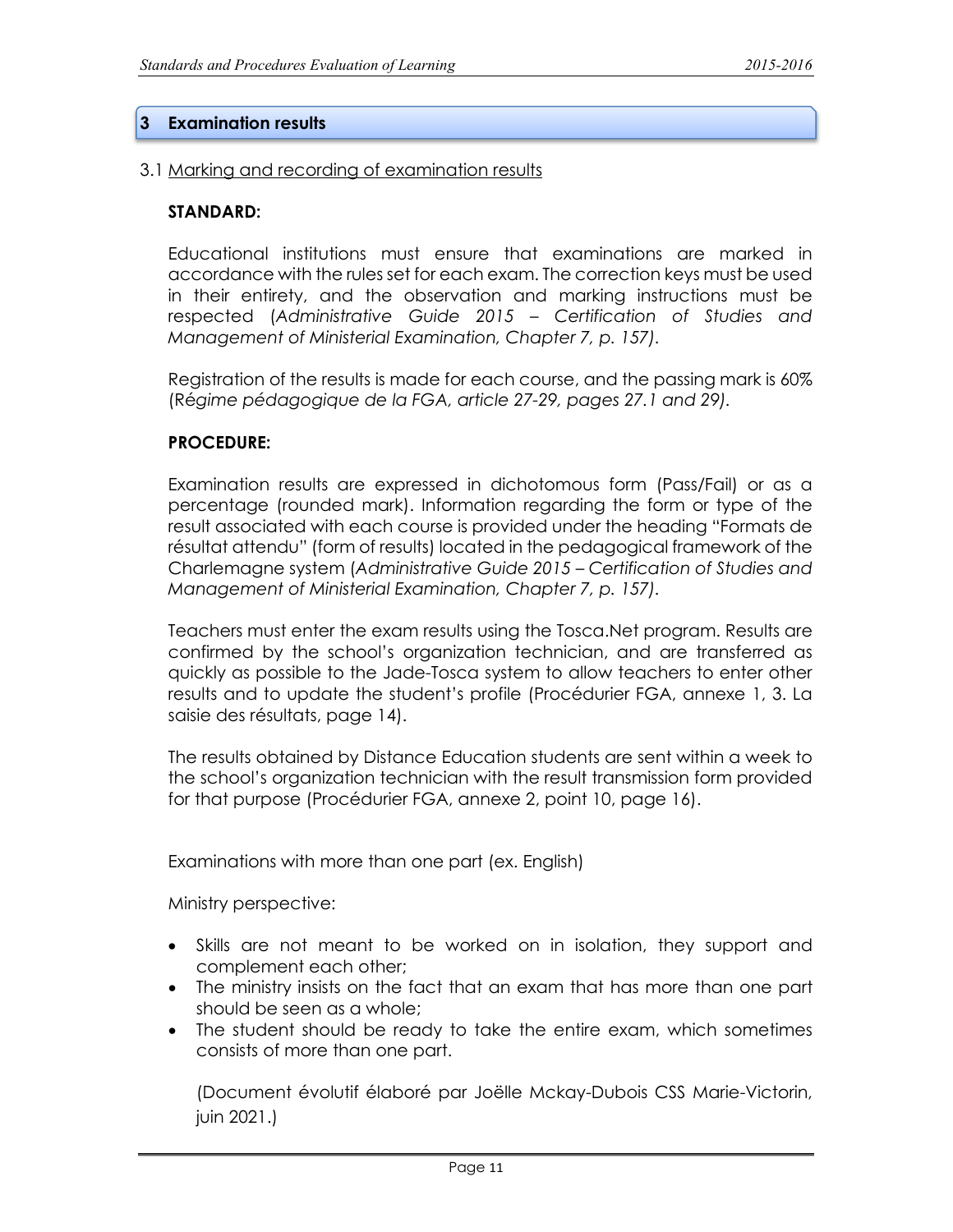# 3.2 Transmission of the results to the MEES

# **STANDARD:**

The results obtained by students following a summative examination for courses associated with a "Format de résultat attendu" (form of result) in the pedagogical framework of the Charlemagne system must be transmitted to the MEES. They may be Secondary Cycle One or Secondary Cycle Two courses, as well as courses in literacy, preparatory services for secondary education, social integration and sociovocational integration. Results may be transmitted to MEES electronically or through the Charlemagne system's interactive data entry system for a period of 24 months after a result has been obtained (*[Administrative Guide 2015 – Certification of Studies and](http://www.education.gouv.qc.ca/fileadmin/site_web/documents/dpse/sanction/Guide-sanction-2015_ang.pdf)  [Management of Ministerial Examination,](http://www.education.gouv.qc.ca/fileadmin/site_web/documents/dpse/sanction/Guide-sanction-2015_ang.pdf) Chapter 7, p. 157).*

Within this period, the following corrections may also be processed:

- recording of a higher mark, without changing the date of obtention;
- changing to a higher value the number of credit equivalences in the same subject, without changing the date of obtention.

For the GED® writing test (GEN/GST 50058), adults must pass the second part of the test, namely essay writing. If they do not, they will receive a Fail mark and will be required to retake both parts of the test.

#### **Composition of final mark**

When an examination comprises of more than one component, the comprehensive final mark is calculated by adding up the points for each of the components in accordance with the respective weighting set out in the definition of the evaluation domain (*[Administrative Guide 2015 – Certification](http://www.education.gouv.qc.ca/fileadmin/site_web/documents/dpse/sanction/Guide-sanction-2015_ang.pdf)  [of Studies and Management of Ministerial Examination,](http://www.education.gouv.qc.ca/fileadmin/site_web/documents/dpse/sanction/Guide-sanction-2015_ang.pdf) Chapter 7, p. 1*58*).*

# **THE GENERAL EDUCATIONAL DEVELOPMENT TESTING SERVICE (GED-TS)**

There are five GED-TS tests. The successful completion of the test is recorded with the code SUC; and failure, with the code ECH. An adult must pass all of the tests in the same series in the same language in order to receive a CESS [\(Administrative Guide for the Certification of Studies and Management of](http://www.education.gouv.qc.ca/fileadmin/site_web/documents/dpse/sanction/Guide-sanction-2015_ang.pdf)  [Ministerial Examination,](http://www.education.gouv.qc.ca/fileadmin/site_web/documents/dpse/sanction/Guide-sanction-2015_ang.pdf) article 6.6.1).

# **ENGLISH AS A SECOND LANGUAGE PRIOR LEARNING EXAMINATION**

The successful completion of the examination is entered in the student's record with a percentage or a *pass* result. Candidates who fail the examination are not entitled to retake it. They must take the appropriate course [\(Administrative](http://www.education.gouv.qc.ca/fileadmin/site_web/documents/dpse/sanction/Guide-sanction-2015_ang.pdf)  [Guide for the Certification of Studies and Management of Ministerial](http://www.education.gouv.qc.ca/fileadmin/site_web/documents/dpse/sanction/Guide-sanction-2015_ang.pdf)  [Examination,](http://www.education.gouv.qc.ca/fileadmin/site_web/documents/dpse/sanction/Guide-sanction-2015_ang.pdf) article 6.6.3).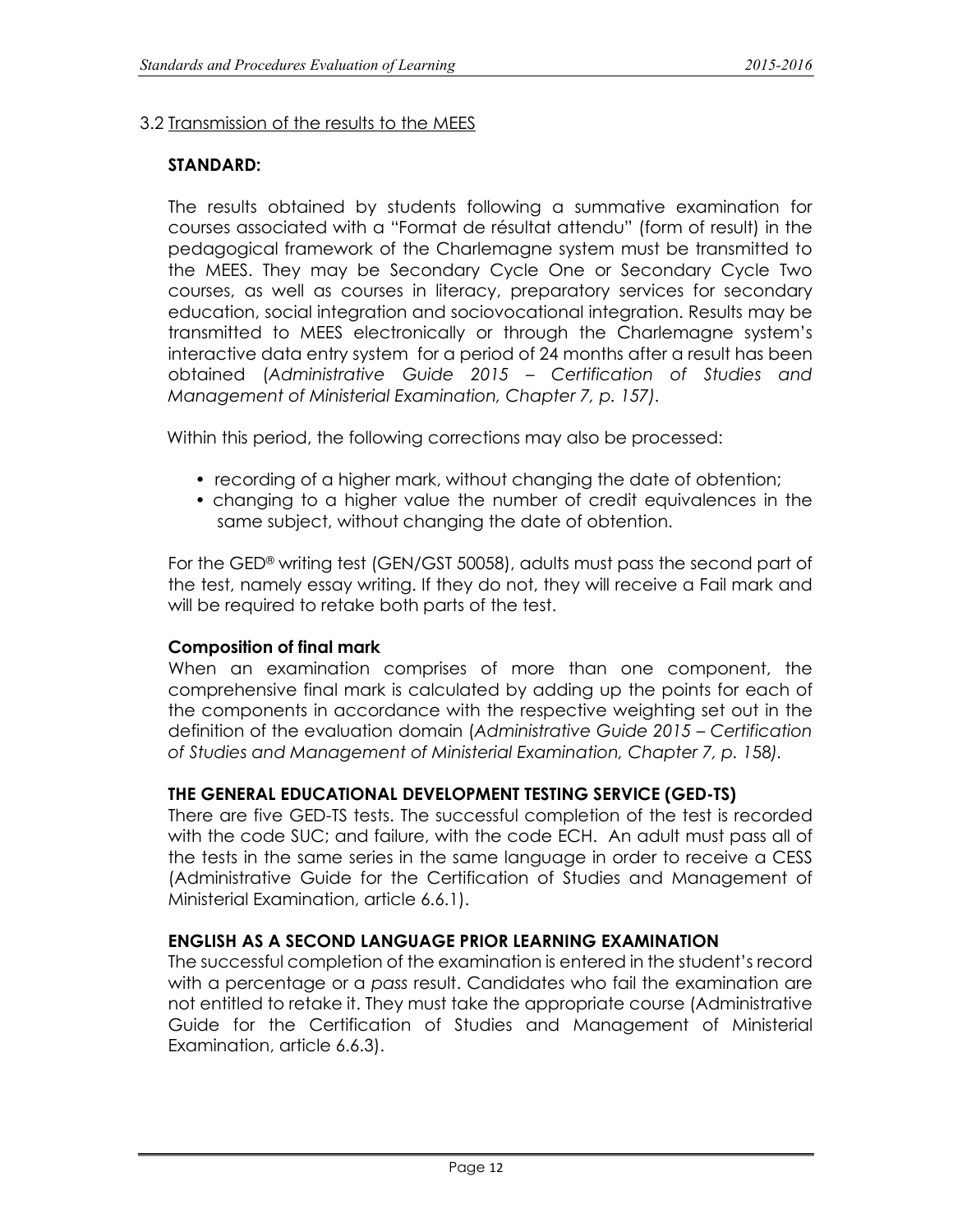# **FRENCH, SECOND LANGUAGE, ÉPREUVE SYNTHÈSE**

The successful completion of the examination is entered in the student's record with a percentage or a *pass* result. Candidates who fail the examination are not entitled to retake it. They must take the appropriate course [\(Administrative](http://www.education.gouv.qc.ca/fileadmin/site_web/documents/dpse/sanction/Guide-sanction-2015_ang.pdf)  [Guide for the Certification of Studies and Management of Ministerial](http://www.education.gouv.qc.ca/fileadmin/site_web/documents/dpse/sanction/Guide-sanction-2015_ang.pdf)  [Examination,](http://www.education.gouv.qc.ca/fileadmin/site_web/documents/dpse/sanction/Guide-sanction-2015_ang.pdf) article 6.6.4).

# **GENERAL DEVELOPMENT TEST (GDT)**

The authorized educational institution transmits the *Pass* or *Fail* result **immediately** after a test has been taken, using code "GENT0020" for the French sector and code "GSTT0020" for the English sector. The result sent is entered in the student's summary record in the Charlemagne system. The successful completion of the GDT will appear in the "specific mentions" section of the achievement record (Secondary I, II and III). (*[Administrative Guide 2015](http://www.education.gouv.qc.ca/fileadmin/site_web/documents/dpse/sanction/Guide-sanction-2015_ang.pdf)  – [Certification of Studies and Management of Ministerial Examination,](http://www.education.gouv.qc.ca/fileadmin/site_web/documents/dpse/sanction/Guide-sanction-2015_ang.pdf) Chapter 7, p. 1*65*.)*

# **SECONDARY SCHOOL EQUIVALENCY TESTS (SSET**)

The authorized educational institution transmits only the final comprehensive mark for these tests, showing the *Pass*, *Fail* or *Dropped* result. The certification date must fall within a maximum period of six months after the initial declaration of enrollment. Only the mention AESS (Attestation of Equivalence for Secondary V Studies) is indicated under the heading of "Secondary School Diploma" when the overall mark is *Pass* (*[Administrative Guide 2015 –](http://www.education.gouv.qc.ca/fileadmin/site_web/documents/dpse/sanction/Guide-sanction-2015_ang.pdf) [Certification of Studies and Management of Ministerial Examination,](http://www.education.gouv.qc.ca/fileadmin/site_web/documents/dpse/sanction/Guide-sanction-2015_ang.pdf) Chapter 7, p. 1*65*).*

# **GED TESTS**

The successful completion of these tests is recorded with the code *Pass;* and failur*e*, with the code *Fail*. Secondary V credits for optional courses are awarded with each test passed. Upon successful completion of all five tests, 36 credits appear on the candidate's achievement record. The GED® tests are used to recognize experiential learning; Secondary V credits granted by means of these tests may therefore not be used to satisfy the additional condition. Successful completion of all five tests in one series and in one language is required for a candidate to receive a Certificate of Equivalence of Secondary Studies (CESS). (*[Administrative Guide 2015 –](http://www.education.gouv.qc.ca/fileadmin/site_web/documents/dpse/sanction/Guide-sanction-2015_ang.pdf) Certification of [Studies and Management of Ministerial Examination,](http://www.education.gouv.qc.ca/fileadmin/site_web/documents/dpse/sanction/Guide-sanction-2015_ang.pdf) Chapter 7, p. 1*65.*)*

# **PROCEDURE:**

The school's organization technician proceeds with the transfer to the MEES, electronically, or the Charlemagne system's interactive data entry, as quickly as possible (*Procédurier FGA, 5. Sanction des études, page 6)*.

Once a week, a list of results is produced, showing what results have been entered by the teachers. With this list, the school's organization technician transfers these results to the student's summary record, ensuring that all of the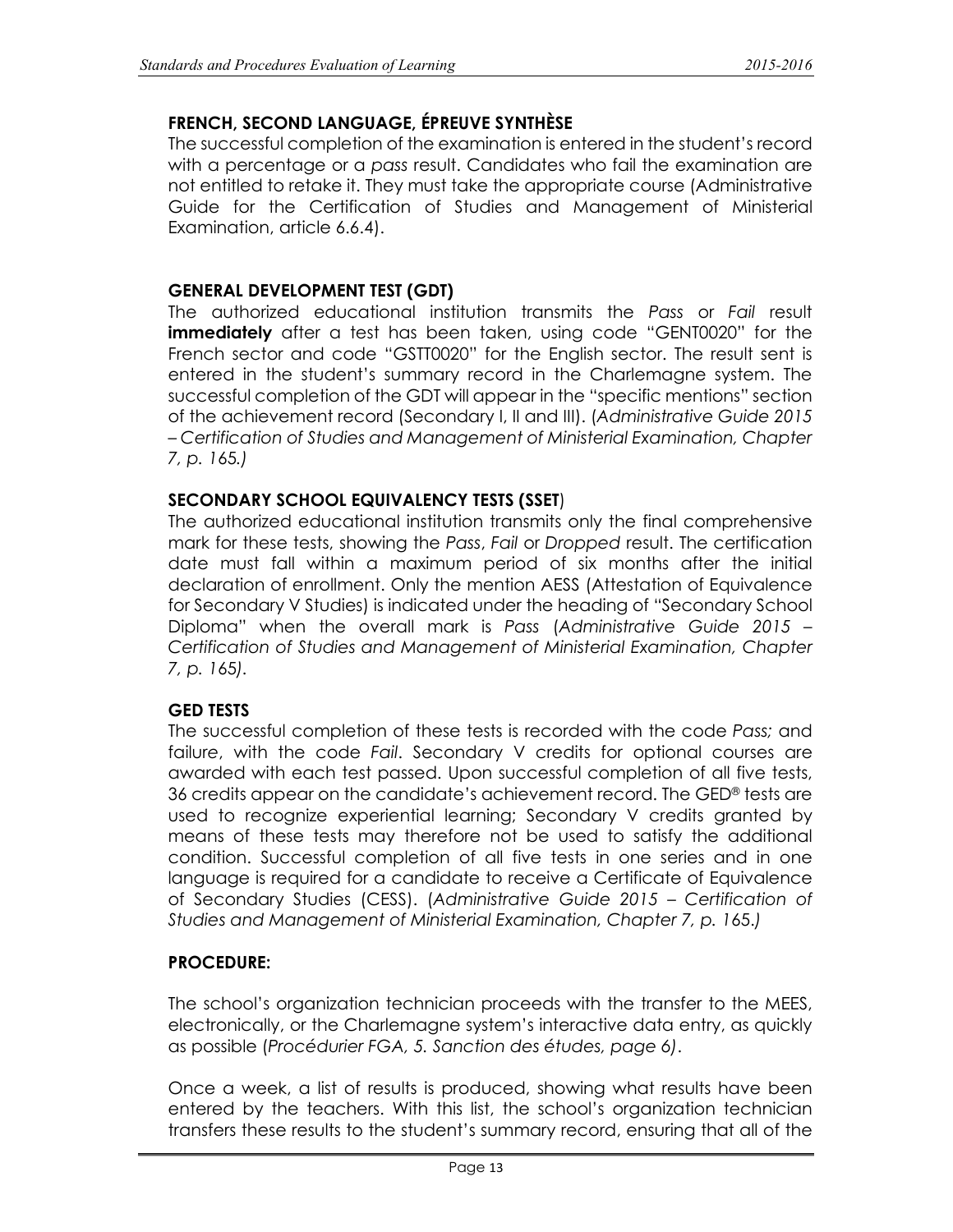information is included and that the examination date matches with the student's presence. The result is then sent to the MEES (*Procédurier FGA, 7.3 Les résultats, page 8)*.

#### 3.3 Reviewing marks

# **STANDARD:**

At a student's request, the educational institution reviews the marking of the examination. The request must be made in writing within 30 days after the educational institution has sent the result to the student (*[Administrative Guide](http://www.education.gouv.qc.ca/fileadmin/site_web/documents/dpse/sanction/Guide-sanction-2015_ang.pdf)  [2015 – Certification of Studies and Management of Ministerial Examination,](http://www.education.gouv.qc.ca/fileadmin/site_web/documents/dpse/sanction/Guide-sanction-2015_ang.pdf) Chapter 4, p. 8*5*).*

#### **PROCEDURE:**

The adult student may request a revision of a mark in 2 steps:

Step 1:

Submit a written request to the school principal. A charge of \$10 applies. The teacher who corrected the student's examination does the review. If the student remains dissatisfied with the mark obtained, he/she may proceed to the second step within 10 days of receiving the result.

Step 2:

The student completes the Grade Appeal Form, available on the Centre's website, and gives it to the principal. A fee of \$ 10 applies. The form is then forwarded to the Appeal Committee, which is composed of two teachers specialized in that course and who have not taught the student. The Committee is responsible for the grade review process.

The decision of the Committee is final and without appeal.

The higher result obtained by the adult for this course will appear on their achievement record (*Règles de fonctionnement et des pratiques CFM, Révision de notes, page 6).* 

#### 3.4 Retention of school results

# **STANDARD:**

The results obtained by students must be stored by the education institution according to the *Archives Act* (RLRQ, Chapter A-21.1). These are filed in the student's record and are kept as directed in the "Recueil des délais de conservation des documents des commissions scolaires du Québec – règle no 813".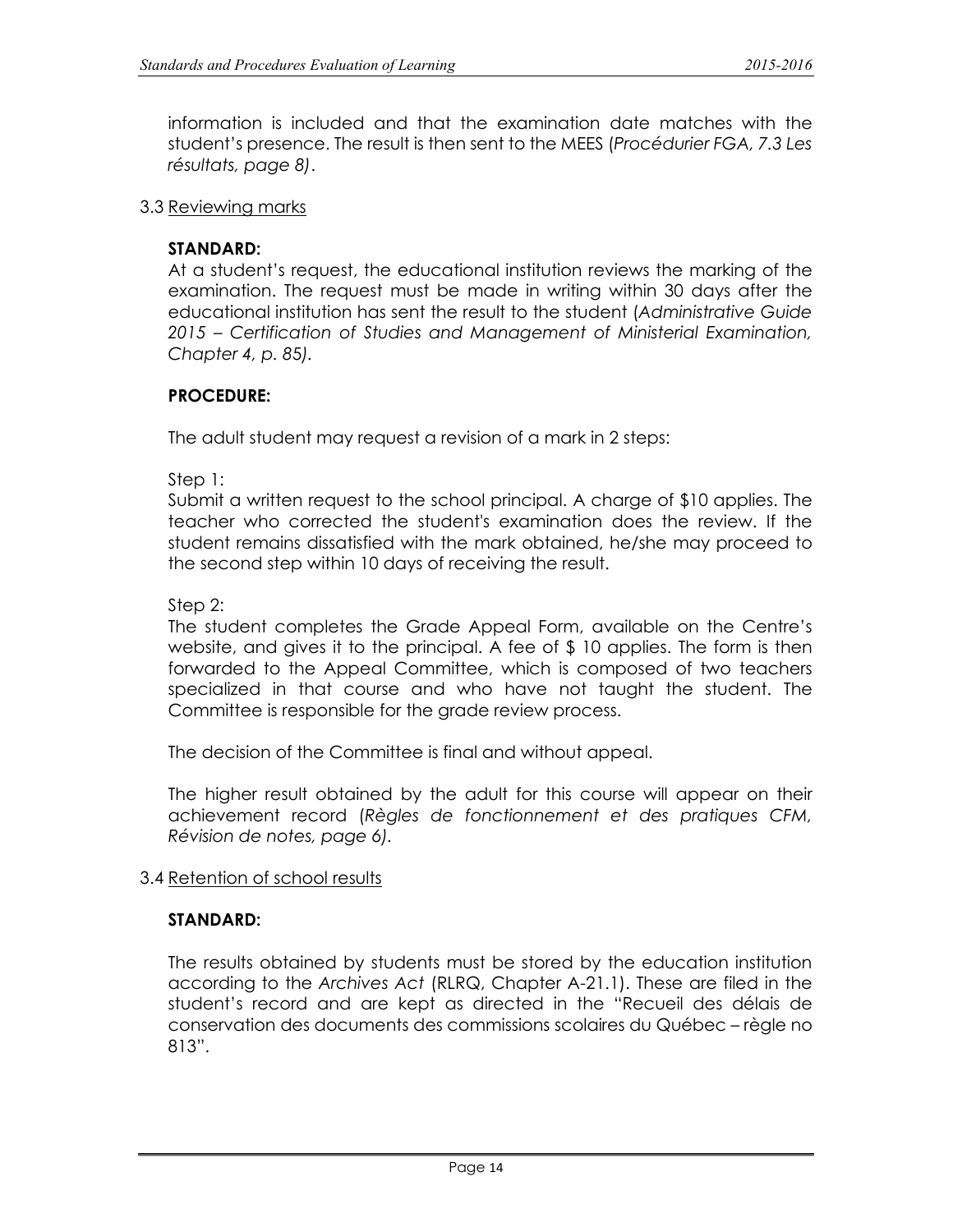School results are entered in the school software (Jade). An annual list containing all of the results entered during the school year is printed and inserted into the student's file.

All of the documents related to the student's school results are kept in the archives until the student reaches the age of 75, as well as those of students born in year one of each decade (1911, 1921, 1931, etc.). (Guide de gestion du dossier de l'élève au préscolaire, au primaire et au secondaire, version 1.7 updated in 2010, p. 17, and Recueil des délais de conservation des documents des commissions scolaires du Québec.)

#### 3.5 Accessibility to the school results

# **STANDARD:**

On a monthly basis, the Direction de la sanction des études awards and prints Secondary School Diplomas (SSD), Diplomas of Vocational Studies (DVS), Attestations of Vocational Specialization (AVS) and the accompanying achievement records, as well as Attestations of Equivalence for Secondary V Studies (AESS) and Training Certificates for a Semiskilled Trade (TCST) (*[Administrative Guide 2015 – Certification of Studies and Management of](http://www.education.gouv.qc.ca/fileadmin/site_web/documents/dpse/sanction/Guide-sanction-2015_ang.pdf)  [Ministerial Examination,](http://www.education.gouv.qc.ca/fileadmin/site_web/documents/dpse/sanction/Guide-sanction-2015_ang.pdf) Chapter 8 p. 173, and Régime pédagogique de la FGA, articles 26-30-31-32, pp. 26.1, 30.1, 31.1, 32.1).*

# **PROCEDURE:**

Official certification documents are sent directly to students. No copies of the achievement records are sent to the educational institution. However, educational institutions may access the content of student records and print achievement records through their computer systems (*[Administrative Guide](http://www.education.gouv.qc.ca/fileadmin/site_web/documents/dpse/sanction/Guide-sanction-2015_ang.pdf)  [2015 – Certification of Studies and Management of Ministerial Examination,](http://www.education.gouv.qc.ca/fileadmin/site_web/documents/dpse/sanction/Guide-sanction-2015_ang.pdf) Chapter 8, p. 174).*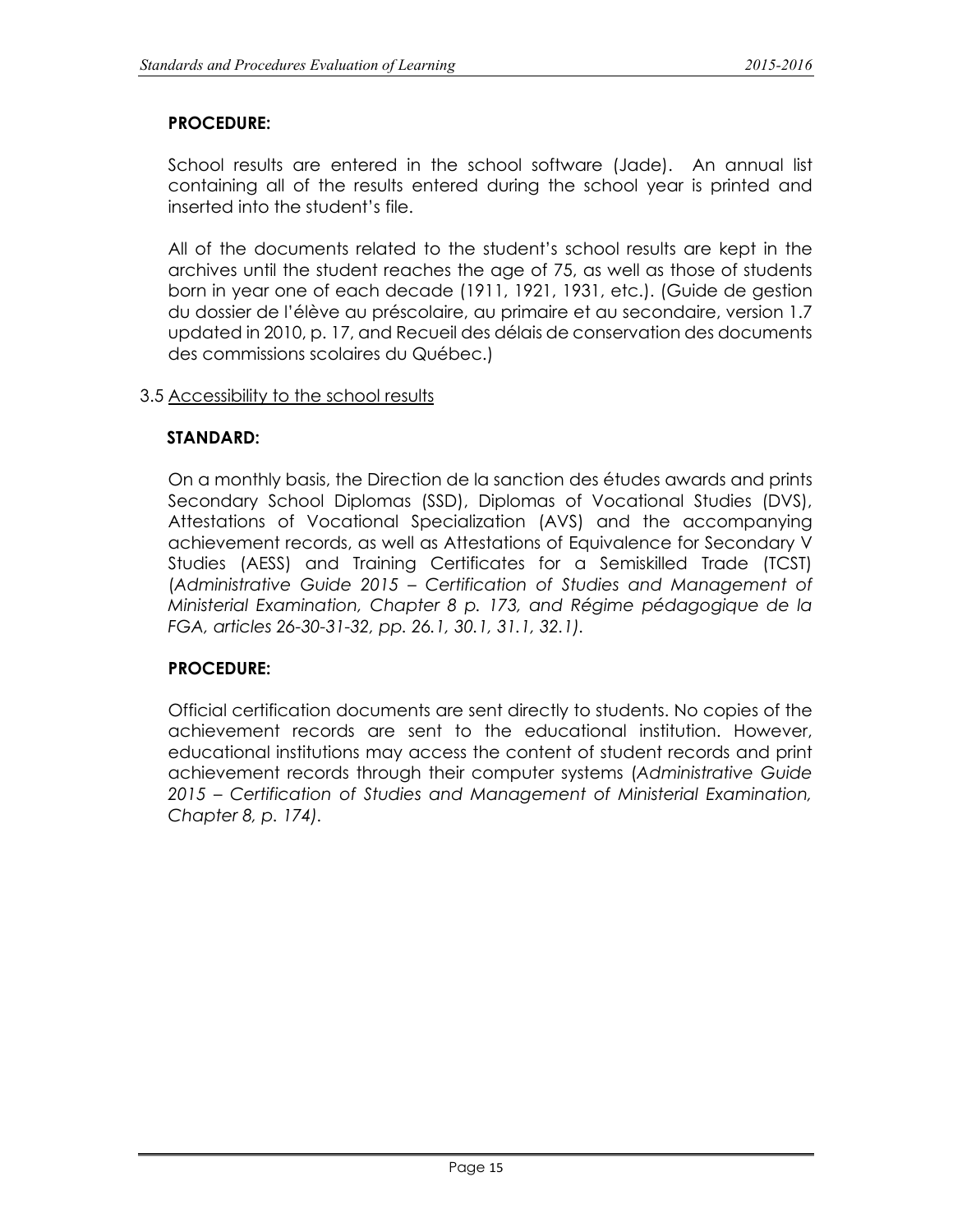# **Duplicates**

Students may receive a copy of one or all of the official documents that have been issued to them. To obtain a new copy, students must make a request to the Direction de la sanction des études. When documents bearing the Minister's signature are reprinted, they must carry the mention "DUPLICATE".

All official documents issued by MEES are in French, with the exception of those intended for students in the English sector, which are in both French and English.

Official documents are always reprinted in the same language as that in which they were originally issued (*[Administrative Guide 2015 –](http://www.education.gouv.qc.ca/fileadmin/site_web/documents/dpse/sanction/Guide-sanction-2015_ang.pdf) Certification of Studies [and Management of Ministerial Examination,](http://www.education.gouv.qc.ca/fileadmin/site_web/documents/dpse/sanction/Guide-sanction-2015_ang.pdf) Chapter 8, p. 174).*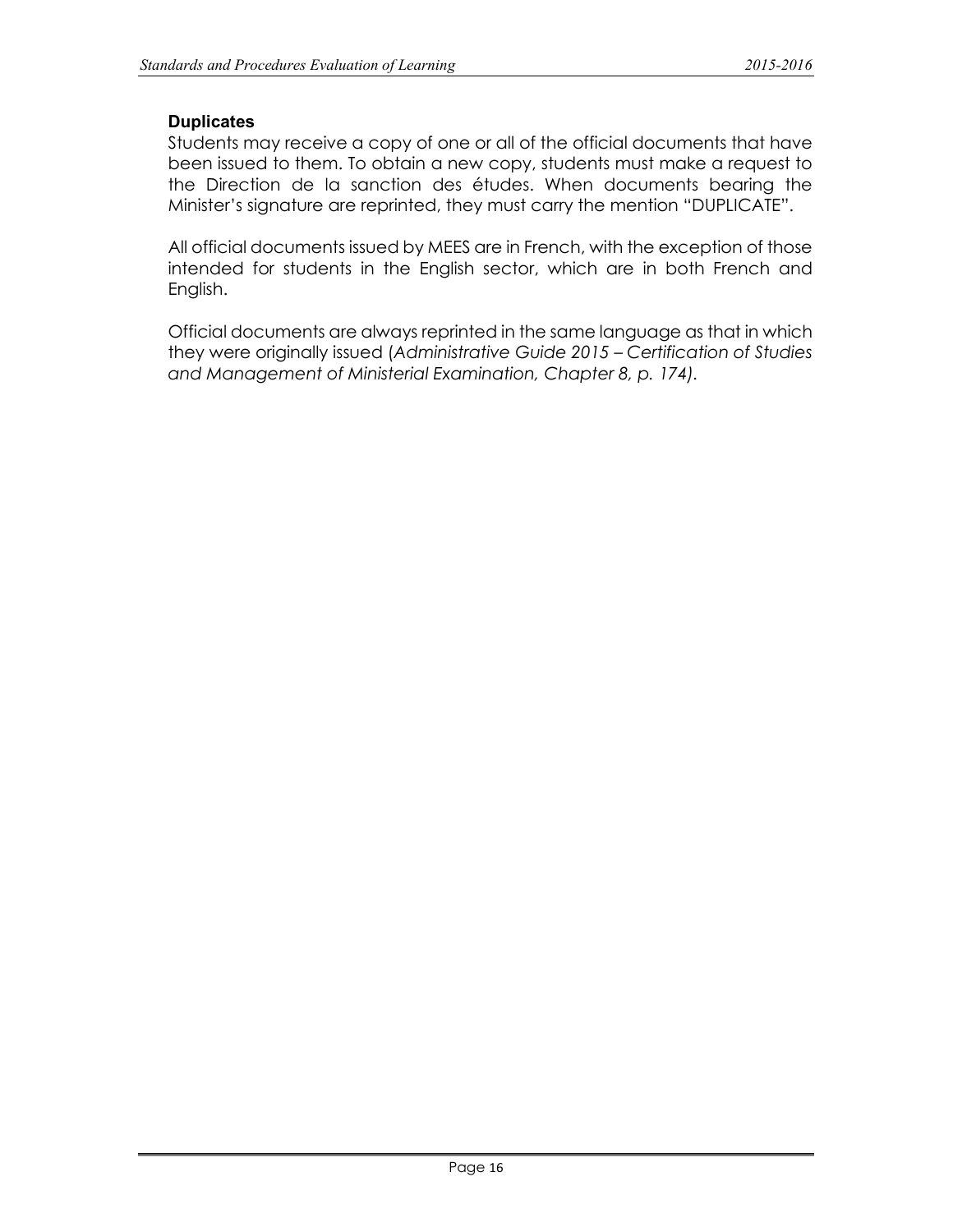# **4 Support measures**

#### **STANDARD:**

In its Policy on the Evaluation of Learning and its Policy on Special Education, the MEES recognizes that it may be necessary to adjust some evaluation conditions in order to allow students with special needs to demonstrate their learning. However, measures that adapt the conditions for administering ministerial examinations and local examinations, for which successful completion is taken into consideration for the certification of studies, must in no way lower the requirements established or modify the content of the evaluation. These measures must allow the level of proficiency to be evaluated adequately while ensuring that the results of students in a given class remain comparable. At all times, the results of the evaluation of learning must inform students, parents, school staff and the general public on the state of student achievement (*[Administrative Guide 2015 –](http://www.education.gouv.qc.ca/fileadmin/site_web/documents/dpse/sanction/Guide-sanction-2015_ang.pdf) Certification of Studies and [Management of Ministerial Examination,](http://www.education.gouv.qc.ca/fileadmin/site_web/documents/dpse/sanction/Guide-sanction-2015_ang.pdf) Chapter 5, p. 104).*

# **PROCEDURE:**

When the teacher notices that a student demonstrates special needs, or for a student with special needs who is admitted in the teacher's classroom, according to section 5.2.2 of the *Administrative Guide for Certification of Studies,* the teacher must write *a* report analyzing the student's situation. This report must be included in the student's file (*[Administrative Guide 2015 –](http://www.education.gouv.qc.ca/fileadmin/site_web/documents/dpse/sanction/Guide-sanction-2015_ang.pdf) [Certification of Studies and Management of Ministerial Examination,](http://www.education.gouv.qc.ca/fileadmin/site_web/documents/dpse/sanction/Guide-sanction-2015_ang.pdf) Chapter 5, p. 104).*

When writing this analysis report, the teacher must follow the steps described in "*Le Procédurier: Élaboration du dossier de l'adulte ayant des besoins particuliers - Centre Frère-Moffet et Centre l'Envol,"* which complies with the support measures for evaluation of learning, in Chapter 5 of the "*[Administrative](http://www.education.gouv.qc.ca/fileadmin/site_web/documents/dpse/sanction/Guide-sanction-2015_ang.pdf)  Guide 2015 – [Certification of Studies and Management of Ministerial](http://www.education.gouv.qc.ca/fileadmin/site_web/documents/dpse/sanction/Guide-sanction-2015_ang.pdf)  [Examination"](http://www.education.gouv.qc.ca/fileadmin/site_web/documents/dpse/sanction/Guide-sanction-2015_ang.pdf).*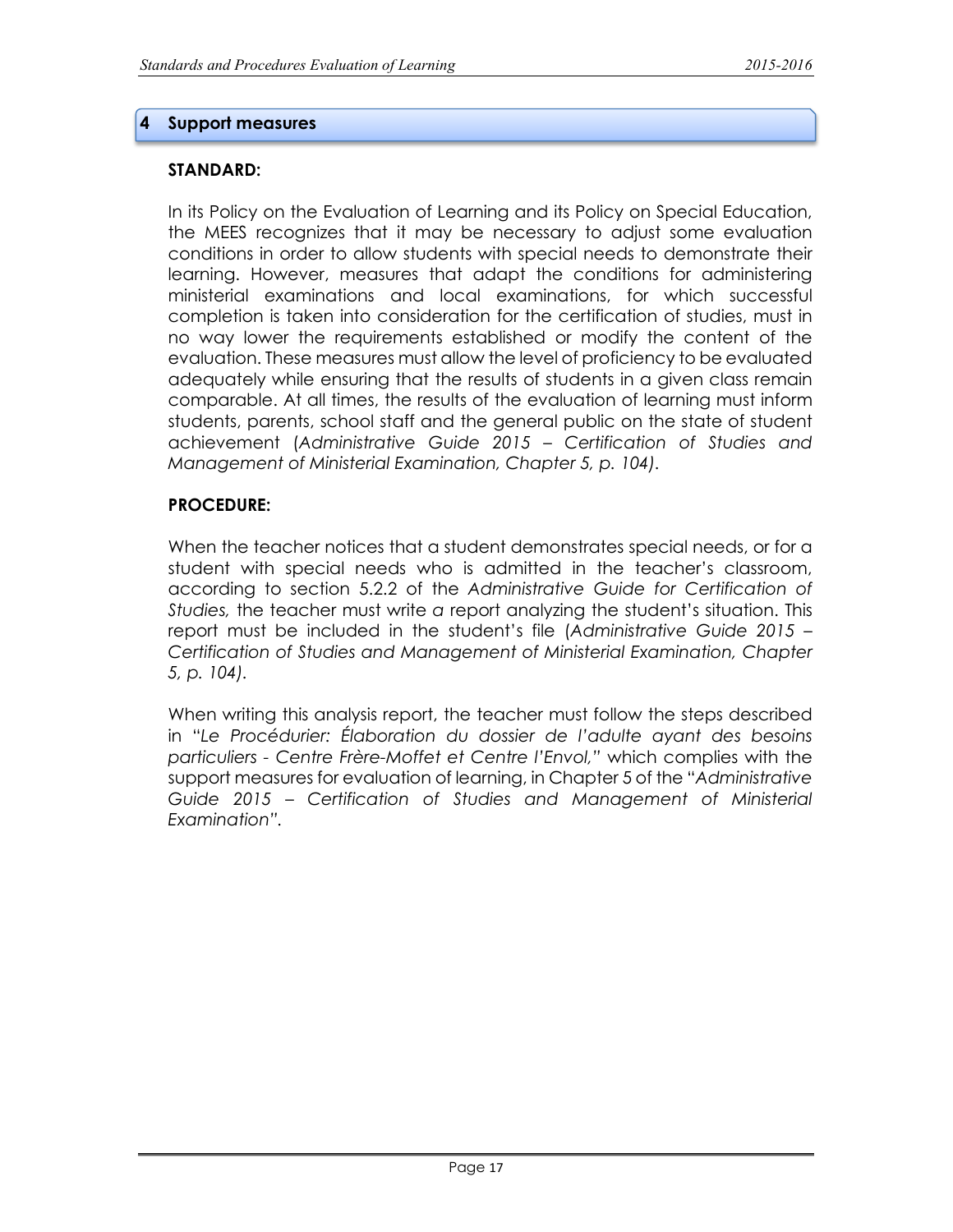#### **5 Extracurricular learning**

#### **STANDARD:**

In order to allow students to obtain a Secondary School Diploma (SSD) or a Diploma of Vocational Studies (DVS), the MEES grants equivalences for acquired learning. However, no diploma may be awarded solely on the basis of course equivalences.

All centres authorized to offer general education in the Adult Sector or vocational training may grant equivalences. The equivalences to which students are entitled are granted before they begin their studies (*Administrative Guide 2015 – [Certification of Studies and Management of](http://www.education.gouv.qc.ca/fileadmin/site_web/documents/dpse/sanction/Guide-sanction-2015_ang.pdf)  [Ministerial Examination,](http://www.education.gouv.qc.ca/fileadmin/site_web/documents/dpse/sanction/Guide-sanction-2015_ang.pdf) Chapter 6, p. 111, and Régime pédagogique de la FGA, article 28, page 28.1).*

#### **PROCEDURE:**

#### **Exam ONLY**

Adults can register for compulsory tests in order to obtain credits without having taken the corresponding course, regardless of where, when and how they acquired their skills.

This service is intended for all Quebec citizens who have completed sufficient learning on their own.

(Information document on the recognition of extracurricular learning services, April 2002, p. 3.)

The test allows the adult to receive credits for the corresponding course in order to obtain an SSD or to meet the conditions for admission to a DVS or other study programs.

#### **GENERAL EDUCATIONAL DEVELOPMENT TESTING SERVICE (GED-TS)**

There are five GED-TS tests, each of which is available in both English and French.

Successful completion of these tests allows adults:

- To earn the credits for optional courses required for the SSD;
- To obtain a Certificate of Equivalence of Secondary Studies (CESS);
- To meet certain hiring criteria;
- To gain admittance to certain vocational training programs (DVS);
- To gain admittance to certain college-level programs;
- To gain admittance to certain technical training programs (ACS).

(Study Certification Management Guide, 2012 version)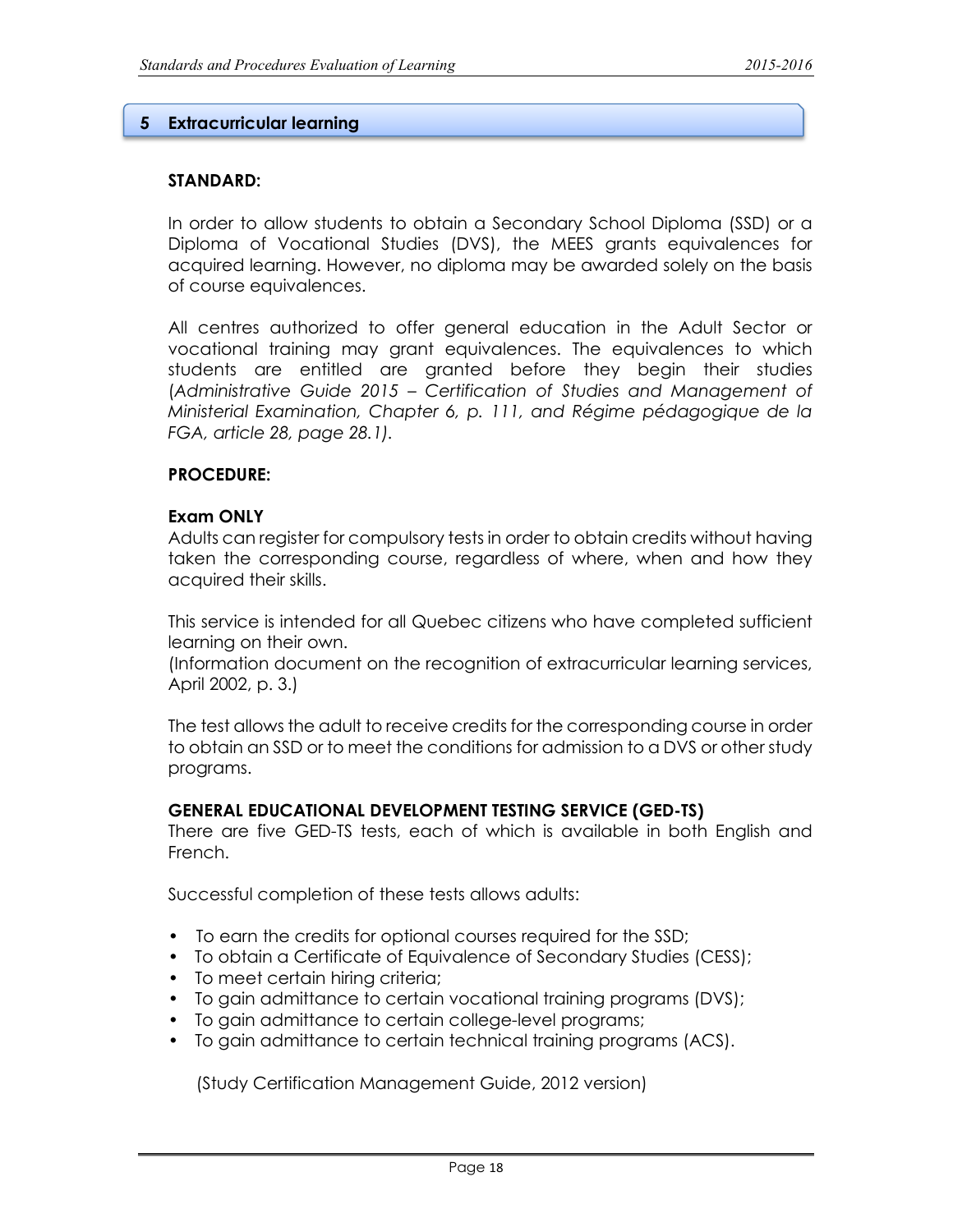Refer to the [Administrative Guide for the Certification of Studies and](http://www.education.gouv.qc.ca/fileadmin/site_web/documents/dpse/sanction/Guide-sanction-2015_ang.pdf)  [Management of Ministerial Examination,](http://www.education.gouv.qc.ca/fileadmin/site_web/documents/dpse/sanction/Guide-sanction-2015_ang.pdf) article 6.6.1 for the application of terms and conditions.

# **SPHERES OF GENERIC COMPETENCIES**

Competencies developed through personal experience may be recognized for the purpose of granting credits towards an SSD.

Adults must demonstrate the comprehension, skills and abilities acquired over the course of their life. This service is intended for adults aged 16 and over, who are admitted to adult education, who already have acquired their secondary III language of instruction (mother tongue) and who are able to demonstrate the relevance of generic skills acquired through experience of life (Study Certification Management Guide, 2012 version).

Refer to the [Administrative Guide for the Certification of Studies and](http://www.education.gouv.qc.ca/fileadmin/site_web/documents/dpse/sanction/Guide-sanction-2015_ang.pdf)  [Management of Ministerial Examination,](http://www.education.gouv.qc.ca/fileadmin/site_web/documents/dpse/sanction/Guide-sanction-2015_ang.pdf) article 6.6.2 for the application of terms and conditions.

# **PRIOR LEARNING EXAMINATION (PLE) ENGLISH AS A SECOND LANGUAGE**

This service is intended for those adults, as Quebec citizens, who have independently learned English as a second language. The exam allows the adult to receive credits towards obtaining an SSD or to fulfill the conditions for admission to a DVS or other programs of study (Study Certification Management Guide, 2012 version).

Refer to the [Administrative Guide for the Certification of Studies and](http://www.education.gouv.qc.ca/fileadmin/site_web/documents/dpse/sanction/Guide-sanction-2015_ang.pdf)  [Management of Ministerial Examination,](http://www.education.gouv.qc.ca/fileadmin/site_web/documents/dpse/sanction/Guide-sanction-2015_ang.pdf) article 6.6.3 for the application of terms and conditions.

# **FRENCH, SECOND LANGUAGE, ÉPREUVE SYNTHÈSE**

This service is intended for those adults, as Quebec citizens, who have independently learned French as a second language. The test allows the adult to receive credits towards obtaining an SSD or to fulfill the conditions for admission to a DVS or other programs of study (Study Certification Management Guide, 2012 version).

Refer to the [Administrative Guide for the Certification of Studies and](http://www.education.gouv.qc.ca/fileadmin/site_web/documents/dpse/sanction/Guide-sanction-2015_ang.pdf)  [Management of Ministerial Examination,](http://www.education.gouv.qc.ca/fileadmin/site_web/documents/dpse/sanction/Guide-sanction-2015_ang.pdf) article 6.6.4 for the application of terms and conditions.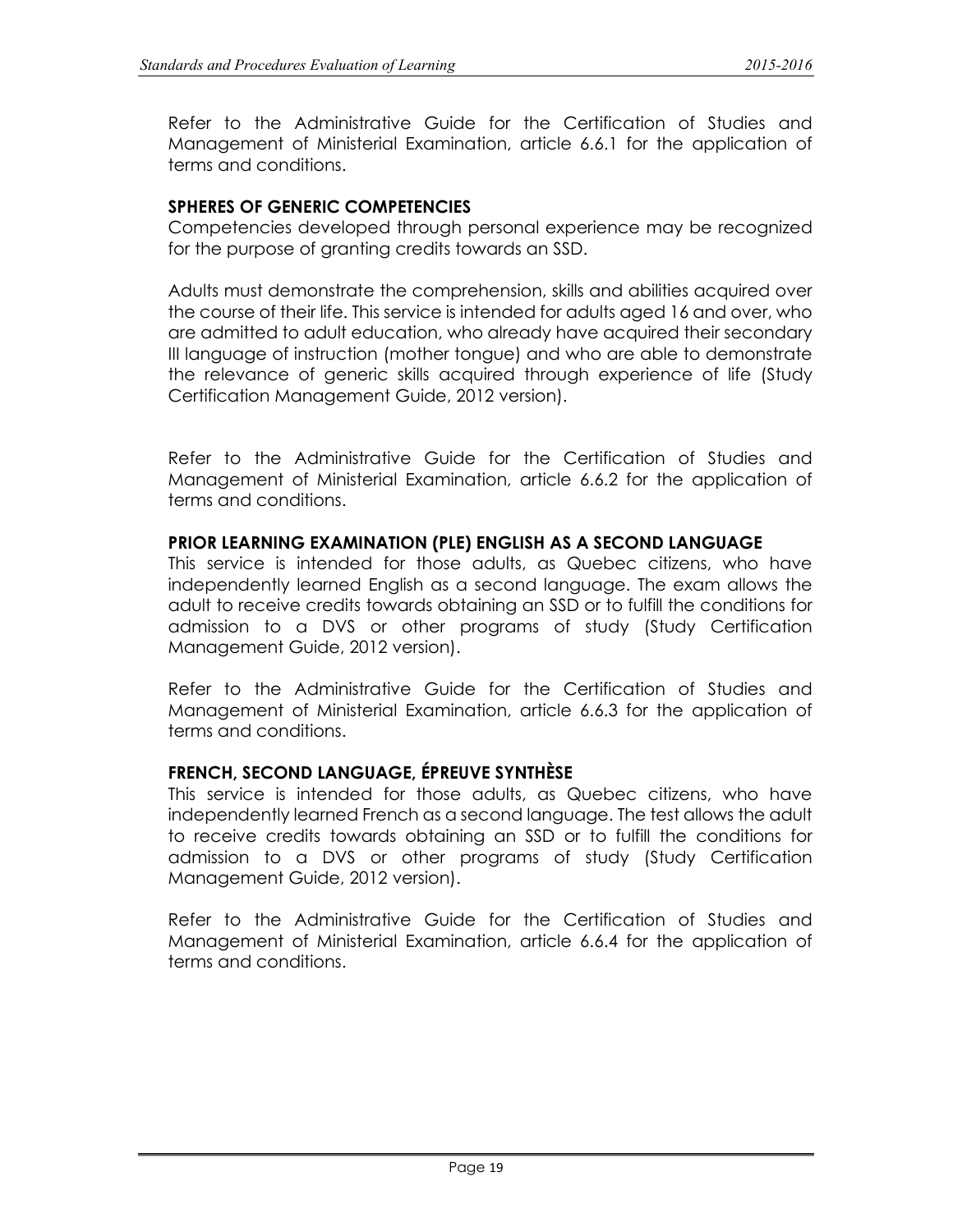# **SECONDARY SCHOOL EQUIVALENCY TESTS (SSET)**

Secondary School Equivalency Tests (SSET) are available for adults who have not completed their secondary school studies, but who have acquired equivalent learning.

Successful completion of these tests allow adults:

- To meet certain hiring criteria requiring a High School Diploma or the equivalent;
- To fulfill the conditions for admission to a vocational training program;
- To obtain an Attestation of Equivalence for Secondary V Studies (AESS). It should be noted that this attestation is not the equivalent of an SSD and does not provide credits.

(Study Certification Management Guide, 2012 version)

Refer to the [Administrative Guide for the Certification of Studies and](http://www.education.gouv.qc.ca/fileadmin/site_web/documents/dpse/sanction/Guide-sanction-2015_ang.pdf)  [Management of Ministerial Examination,](http://www.education.gouv.qc.ca/fileadmin/site_web/documents/dpse/sanction/Guide-sanction-2015_ang.pdf) article 6.6.5 for the application of terms and conditions.

# **GENERAL DEVELOPMENT TEST (GDT)**

The General Development Test (GDT) is intended for adults who have not completed their secondary school studies, but who wish to enroll in a vocational training program.

The GDT measures the functional prerequisites for individuals who have reached 18 years of age when they start their vocational training. No official certification document is issued for the successful completion of this test, but a note is included in the achievement record. Candidates who fail the GDT may retake the test only once and not until one year following the transmission of the first result.

The GDT is one of the tools for recognizing acquired knowledge and extracurricular skills obtained outside of the school environment, but it is specifically used for the purposes of admission requirements to certain vocational training programs. It is a "psychometric" test. No preparation is required for the GDT test. No adaptive measures are accepted for students taking the GDT (Study Certification Management Guide, 2012 version).

Refer to the [Administrative Guide for the Certification of Studies and](http://www.education.gouv.qc.ca/fileadmin/site_web/documents/dpse/sanction/Guide-sanction-2015_ang.pdf)  [Management of Ministerial Examination,](http://www.education.gouv.qc.ca/fileadmin/site_web/documents/dpse/sanction/Guide-sanction-2015_ang.pdf) article 6.6.6 for the application of terms and conditions.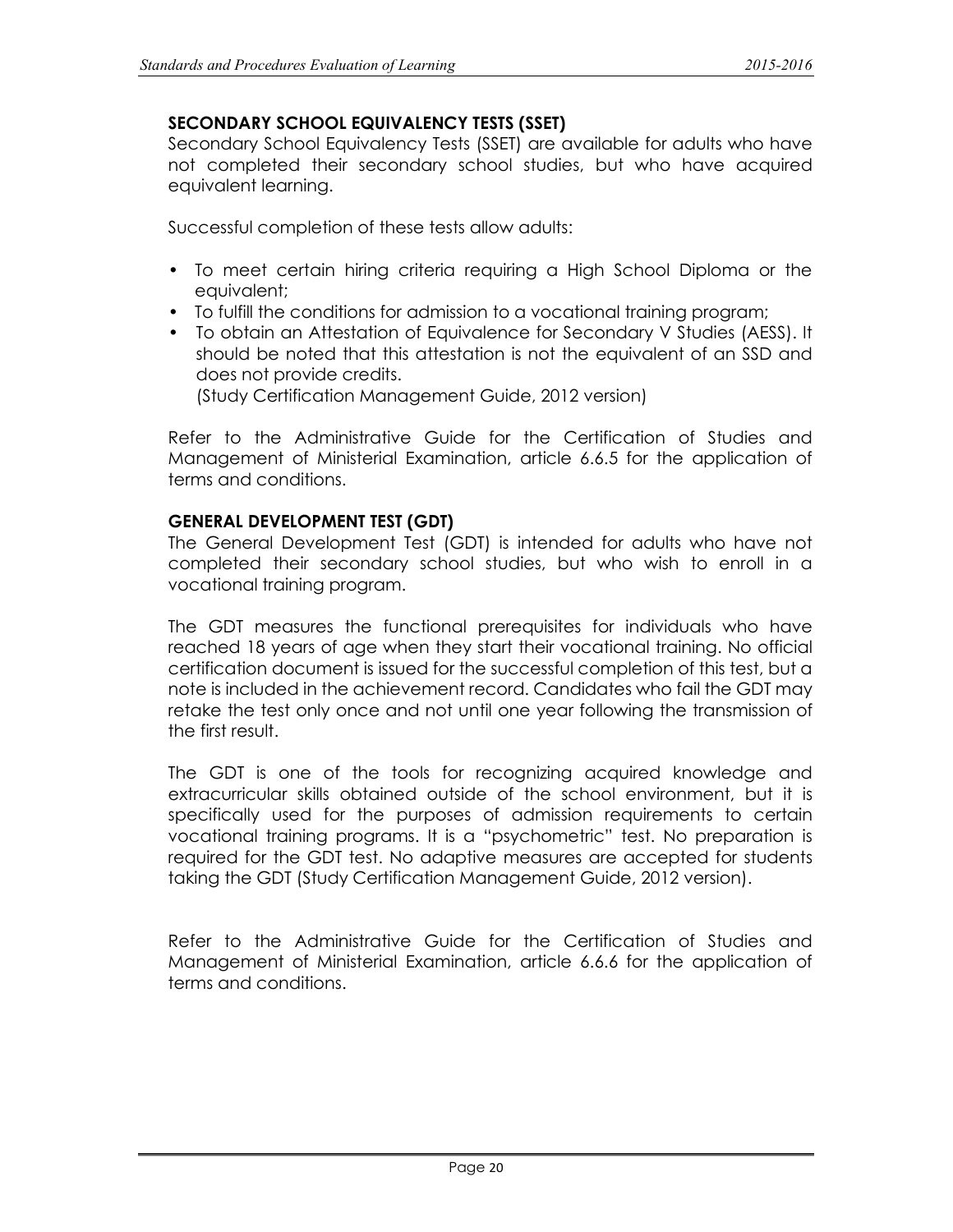# **6 Other**

# **6.1** Learning support

# **STANDARD:**

The MEES acknowledges the potential of continued regulation and feedback of formative evaluation (*GOUVERNEMENT DU QUÉBEC, MINISTÈRE DE L'ÉDUCATION (2003*), *Policy on the Evaluation of Learning, p.25).*

When the course begins, evaluations allow for the teaching system to be adjusted according to students' characteristics, and they may lead to the implementation of distinctive learning activities depending on students' capacities. Evaluations result in a diagnostic evaluation for students demonstrating the most pronounced weaknesses, in order to provide them with the support they need. They also help the teacher in grouping the students into working teams. In all cases, evaluations result in the implementation of favourable conditions for learning. The evaluation activities are then matched with a learning support tool (*GOUVERNEMENT DU QUÉBEC, MINISTÈRE DE L'ÉDUCATION (2003), Policy on the Evaluation of Learning, p.26).*

During the course, the evaluation process aims primarily at supporting the student's progress. Here again, it represents a means for learning support. It allows the gauging of the student's learning progress and the teacher's pedagogical approach (*GOUVERNEMENT DU QUÉBEC, MINISTÈRE DE L'ÉDUCATION (2003), Policy on the Evaluation of Learning, p.26).*

Results from the learning support evaluation do not contribute to the certification of studies. The same applies to the diagnostic evaluations and to the placement tests (*Régime pédagogique de la FGA, article 25, page 25.1).* 

#### **PROCEDURE:**

#### Diagnostic evaluation

At the beginning of a learning sequence, the teacher may feel it necessary to verify what the students have learned in order to know where to begin with the new material that has been planned *(GOUVERNEMENT DU QUÉBEC, MINISTÈRE DE L'ÉDUCATION (2003), Policy on the Evaluation of Learning, p.26).*

A diagnostic tool can be administered to new students in order to assess their French, English or mathematics knowledge, as determined by professionals who meet with the student (Guidance or pedagogical advisor or teacher) *(Procédurier FGA, Formulaire de demande d'admission, 1.3 Outil diagnostique, page 2).*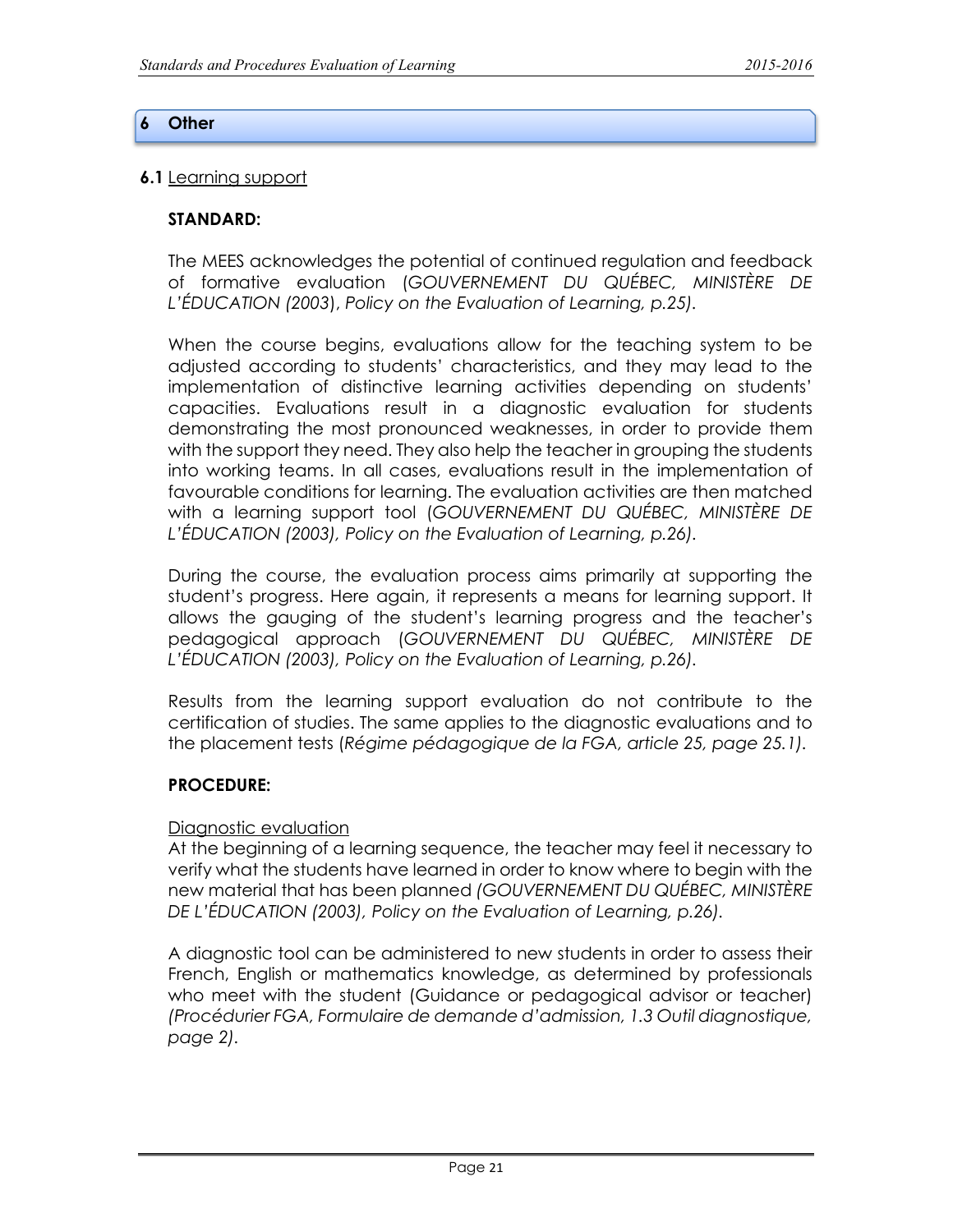# Learning support tools

While learning in the Adult Sector, the teacher evaluates the need for learning support. To this end, various means can be used by the teacher to support the adult's learning process and the teacher's pedagogical approach. Thus, the teacher verifies to what extent their intervention has helped achieve the expected outcomes in the students' learning in order to make adjustments, if necessary. The teacher regularly informs students about their strengths and weaknesses, and offers them the appropriate support and enrichment measures.

# 6.2 Quality of language

# **STANDARD:**

It is the duty of the teacher to promote the quality of the written and oral language (*Education Act, Chapter1, section II, article 22, 5o).*

In all courses, the quality of language must be preserved, especially in evaluations related to the learnings. However, concern with the quality of language must not result in candidates failing subjects in which the abilities of the candidates meet the specified criteria (*GOUVERNEMENT DU QUÉBEC, MINISTÈRE DE L'ÉDUCATION (2003), Policy on the Evaluation of Learning, p. 46).* 

# **PROCEDURE:**

In developing the examination, the teacher takes into account the quality of the language while considering the abilities to be assessed.

When using the examination developed by other school boards, if a teacher notices a situation of non-compliance with the quality of the language and that the concern for the quality of the language leads to a failure in a domain where the student's abilities meet the specific criteria, they must report the situation to the school board where the examination was created.

# 6.3 Rules for developing local examinations

# **STANDARD:**

The Ministère is not responsible for developing all measurement and evaluation instruments. It establishes examinations for certain programs and courses in order to ensure uniform evaluation conditions for certification purposes. Adult education centres are charged with producing other examinations that are developed in accordance with the definitions of the domain, thereby ensuring compliance with provincial standards (*GOUVERNEMENT DU QUÉBEC, MINISTÈRE DE L'ÉDUCATION (2003), Policy on the Evaluation of Learning, p. 47).*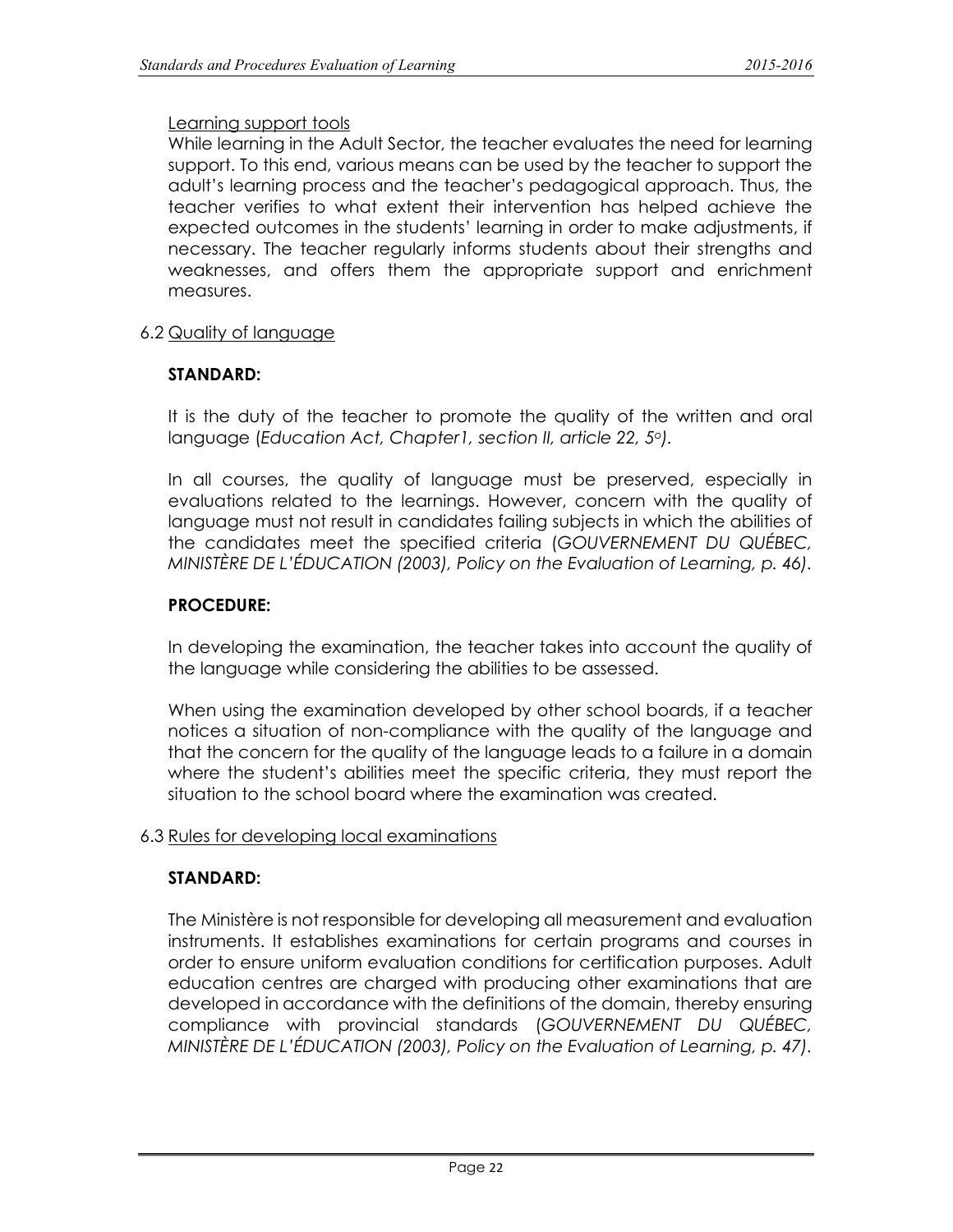Examinations developed by the MEES must comply with the relevant Definitions of the Evaluation Domain (CCBE), just as other examinations. The teacher who develops an examination in Common Core Basic Education (CCBE), for Secondary III and local programs, must follow the rules with respect to the Definitions of the Evaluation Domain for the related program. The CCBE ensures that the course and the instruments used for the evaluation matches. It serves the purpose of selecting, organizing and describing the elements that are essential to, and representative of, the course. It is based on the program of study and on the course, but it can never replace these aspects in the planning of the evaluation activities. *(DED, Introduction.)*

To develop a local program of study, the teacher must refer to the Local Programs of Study Development Guides:

- Common Core Basic Education Program Guide: [http://www.education.gouv.qc.ca/fileadmin/site\\_web/documents/dpse/](http://www.education.gouv.qc.ca/fileadmin/site_web/documents/dpse/educ_adulte_action_comm/41-6013_prog_formation_a_01.pdf) [educ\\_adulte\\_action\\_comm/41-6013\\_prog\\_formation\\_a\\_01.pdf](http://www.education.gouv.qc.ca/fileadmin/site_web/documents/dpse/educ_adulte_action_comm/41-6013_prog_formation_a_01.pdf)
- Diversified Basic Education Guide: To come

After the program and the local examination are developed by the teacher, they should have them evaluated and validated by the complementary services (pedagogical advisor) and the administrators responsible.

After the local examination is approved by the principal, a copy of the program must be sent to the person in charge of the certification of studies with all of the documentation related to the course contents and the evaluation instruments (*Procédurier FGA, 5.2 Local Programs of Study Development Guides).*

Retention of the examination follows the same rules as those described in section 1.5 of *Garde et confidentialité du matériel d'évaluation.*